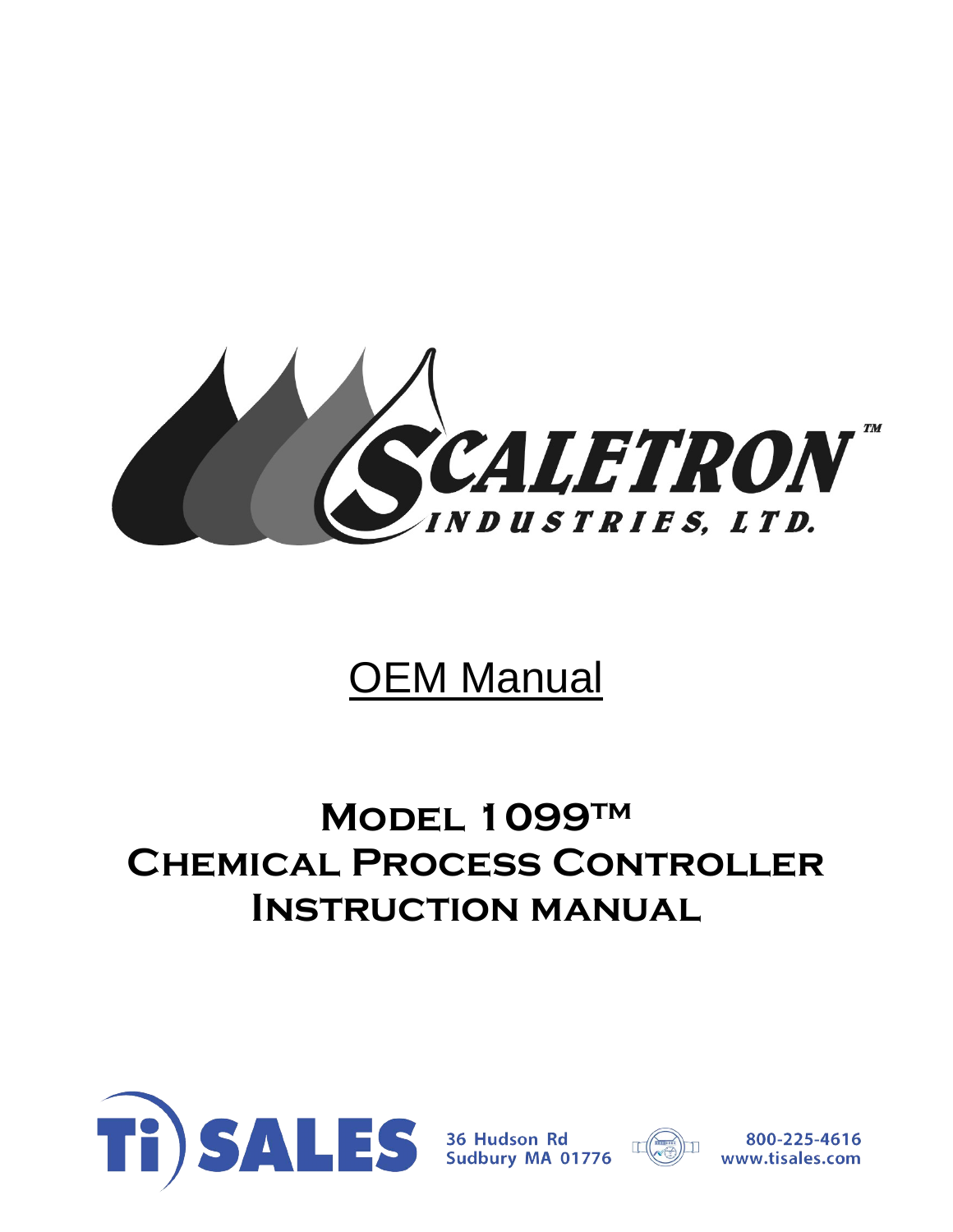These instructions generally describe the installation, operation, and maintenance of, subject equipment. The manufacturer reserves the right to make engineering refinements that have not been described herein. Should any questions arise that may not be answered specifically by these instructions, they should be directed to Scaletron Industries Ltd., or our Sales Agent for a response.

All possible precautions were taken in packaging each piece of equipment to prevent shipping damage. *Carefully inspect each item and report damages immediately. Report damage claims to shipping agent involved for equipment shipped F.O.B. job site. Do not install any damaged equipment!* 

All instructions given on any labels, or attached tags, should be followed. Carefully inspect all packing material before discarding, to prevent the loss of accessories, mounting hardware, spare parts, or instructions.

| <b>TABLE OF CONTENTS</b> |                                                                | <b>PAGE#</b> |
|--------------------------|----------------------------------------------------------------|--------------|
|                          |                                                                |              |
| Ш.                       |                                                                |              |
| III.                     | ASSEMBLY AND START UP INSTRUCTIONS 3 - 5                       |              |
| IV.                      |                                                                |              |
| V.                       |                                                                |              |
| VI.                      |                                                                |              |
| VII.                     |                                                                |              |
| VIII.                    |                                                                |              |
| IX.                      |                                                                |              |
| Χ.                       |                                                                |              |
| XI.                      | <b>BASE INSTALLATION AND ACCESSORY INSTRUCTIONS - attached</b> |              |
|                          |                                                                | on front     |

#### **I.** *General Description:*

The Model 1099™ Chemical Process Controller provides a means for weighing chemicals, controlling the processes of batching, filling, emptying containers, and providing "scada friendly" information. This indicator can be used as the first step toward an automated system. The Model 1099™ will monitor up to four scale systems simultaneously and provides the data and ability to record daily usage reports. The large LED display (0.56" high) provides digital weight. The LCD display is an alphanumeric display that provides 2 lines of 16 characters for the menu and options, which is backlit for easy reading. The electronics are housed in a NEMA 4X, UL approved enclosure. The indicator plugs into a wall power source and operates on 120/240 VAC, at 50/60 Hz. **The Model 1099™ can be used with all of our electronic scale bases.**

**Standard parts Available Options** Indicator 4-20mA signals after the first standard Instruction Manual Set Points: a maximum of four available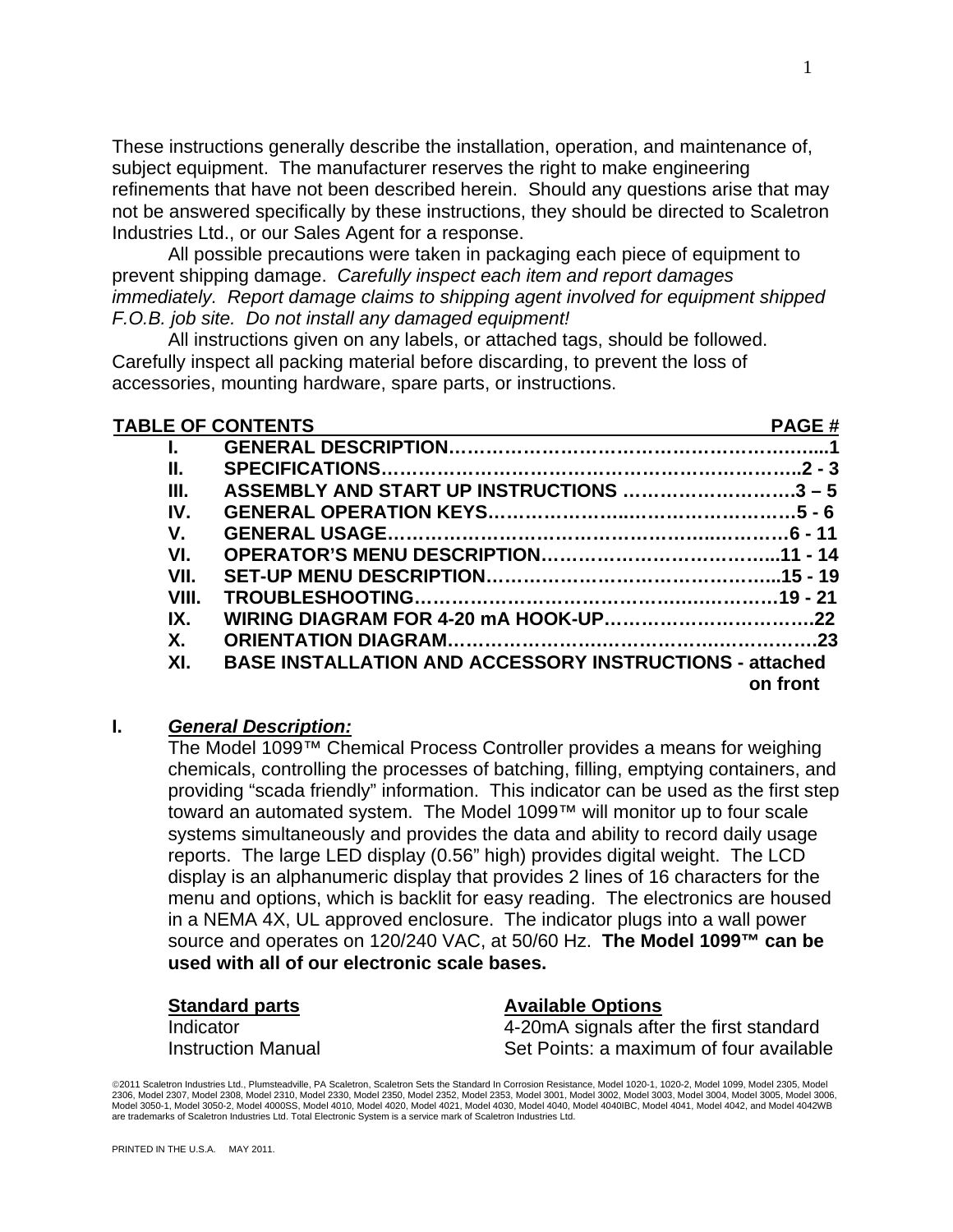Model 1099™ Pro-Gram™ Guide Serial Ports

#### **II.** *Specifications:*

**Channel:** 1 – 4 Independent weighing channels with independent input / output controls

**Input:** Up to (16) 350 Ohm load cells on each indicator total **Display Units:** pounds, kilograms, gallons, and liters **Range:** Maximum Reading: 99,999

**LED Display:** 0.56" high, indicates the numeric result

**LCD Display:** alphanumeric display, 2 lines of 16 characters, backlit for easy reading, displays menu and function

**Keyboard:** 10 Function keys, 10 Numeric keys, Audible and Tactile feedback **Connector:** Power cable sealed with plastic strain relief

**Enclosure:** NEMA 4X, UL Approved Enclosure

**Performance:** Overall system accuracy 0.1% to 0.25% Full Scale

**Power Rating:** nominal

Voltage: 120 / 240 VAC

Frequency: 50/60 Hz

Power: 0.10 / 0.05 A

**MAINS supply operational range:** +/- 10% of Nominal VAC

**Battery:** Lithium Coin battery (not replaceable in field). Lifespan estimate: 10 years.

**Operational Temperature:** 0 C - 40 C

**Maximum Rated Altitude:** 2000 m

**Maximum Relative Humidity:** 20% to 90% non-condensing

**Pollution degree: 2** 

**Weight of Indicator:** approximately 7 lbs.

**Dimensions of Indicator:** 11.31" high, 9.31" wide, 5.43" deep

**Recommended Indicator Location:** This indicator should be located in a location that protects the indicator from being soaked with liquids or extreme weather locations. If the indicator is to be located outdoors, you must make sure not to exceed the operational temperature range, and it is recommended that you provide a covering to protect the indicator from the elements. Locations inside buildings should be at a height that protects it from chemical splashes and washdown areas, but still allow for easy operation of keypad.

*Please note: It is imperative that you read the instructions in the manual. Indicator is fully tested and programmed to the corresponding base at the factory. If you experience a problem with this equipment, please disconnect all accessories to this equipment to isolate the problem. As we have taken great care to be sure your equipment is fully functional within factory specifications before it leaves our facility, it is best to familiarize yourself with the manual for set-up and operation procedures before you begin using this equipment. All safety precautions need to be observed for the safe operation of this equipment. Failure to operate this equipment as instructed can result in damage to the equipment, and can possibly cause*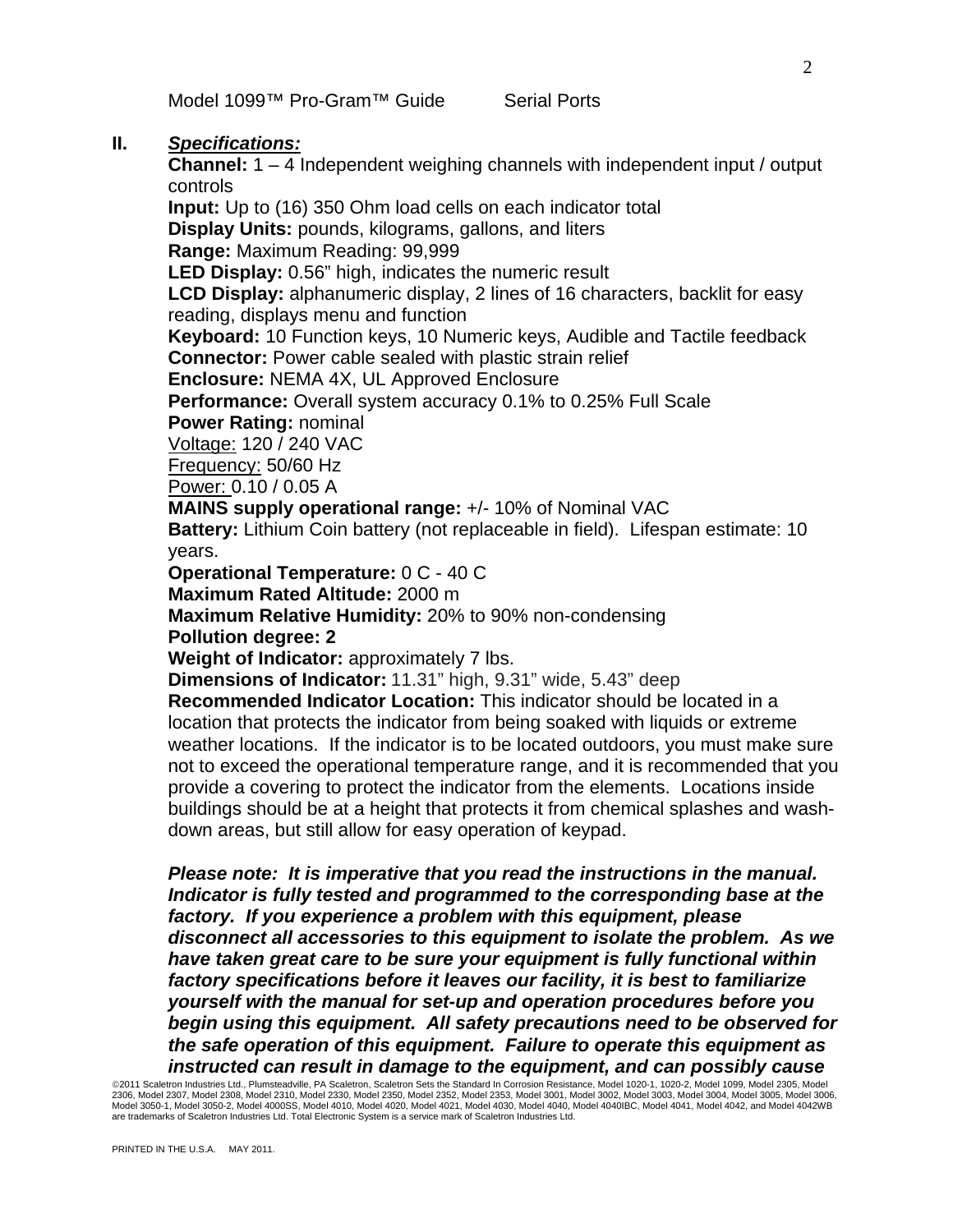*injury. Damage caused to equipment due to improper operation will not be considered for warranty coverage.* 

**III.** *Assembly and Start-up Instructions:*

*Before you begin, please notice the programming sheet that comes in the box with your indicator and instructions. This page tells you the parameters to which your unit has been programmed. Your unit is programmed at the factory as it is ordered. If there are incorrect parameters, please refer to this manual to see how any changes you make will affect the other options, and the calibration of your unit. It is imperative that you correctly set the menus in order for this unit to work. Any changes in the units, decimals, count-by, resolution, and calibration of the unit will affect the output! If you make any changes to the set-up, you must record the menus you alter so that you can inform customer assistance if you call for technical help. Without the changes, our factory will be trying to advise you using the factory set-up!* **Indicator Precautions:**

The indicator is sent with a door latch, and the door will have two screws holding the door shut. Those screws are to be removed in order to insert the connections to the various connectors in the box. When connections are complete, and the indicator door is latched closed, you must reinstall the screws that hold the indicator door closed. The power cord is attached at the factory using a liquid tight fitting. Do not modify or restrict the ability to disconnect the power cord from the outlet. Connections for bases using other fittings or conduit must be made in the field. Please take care to not damage the internal components when drilling a hole in the indicator box. All holes drilled MUST be sealed so that gasses and liquids cannot penetrate the box and damage the internal electronics. Do not drill holes where the internal cables are located. If there is a gap or opening in the box that isn't sealed by the connector, use a silicon caulk to seal the opening from exposure. Please use fittings that are liquid tight fittings and are rated for NEMA 4X conditions. Do not use any type of conduit fitting or other fittings that do not have a tight seal to the indicator. Damage may occur if gasses and liquids have access to the electronics! The mounting location of the indicator should be at operational level, away from the floor. Indicator is a NEMA 4X rated enclosure; however, it is not designed to withstand wash-down procedures, or chemical contact beyond accidental exposure. Please choose a location that will protect the indicator from direct contact with chemicals, or regular soaking of water. Indicator is mounted to wall using the four holes in the tabs on the indicator box.

If the indicator is mounted in a way that does not comply to the standards above, the resulting damage will not be considered for warranty repair, and may cause substantial damage to the electronics.

If the indicator should require cleaning, a cloth damp with water would be recommended to wipe the display and keypad area, as long as the chemical conditions can allow for it. Due to the fact that the chemical environment in which the 1099™ may be located, can vary greatly, we cannot identify one

<sup>©2011</sup> Scaletron Industries Ltd., Plumsteadville, PA Scaletron, Scaletron Sets the Standard In Corrosion Resistance, Model 1020-1, 1020-2, Model 1099, Model 2305, Model 2306, Model 2307, Model 2308, Model 2310, Model 2330, Model 2350, Model 2353, Model 2001, Model 3002, Model 3003, Model 3004, Model 3005, Model 3006, Model 3006, Model 3006,<br>Model 3050-1, Model 3050-2, Model 4000SS, Model are trademarks of Scaletron Industries Ltd. Total Electronic System is a service mark of Scaletron Industries Ltd.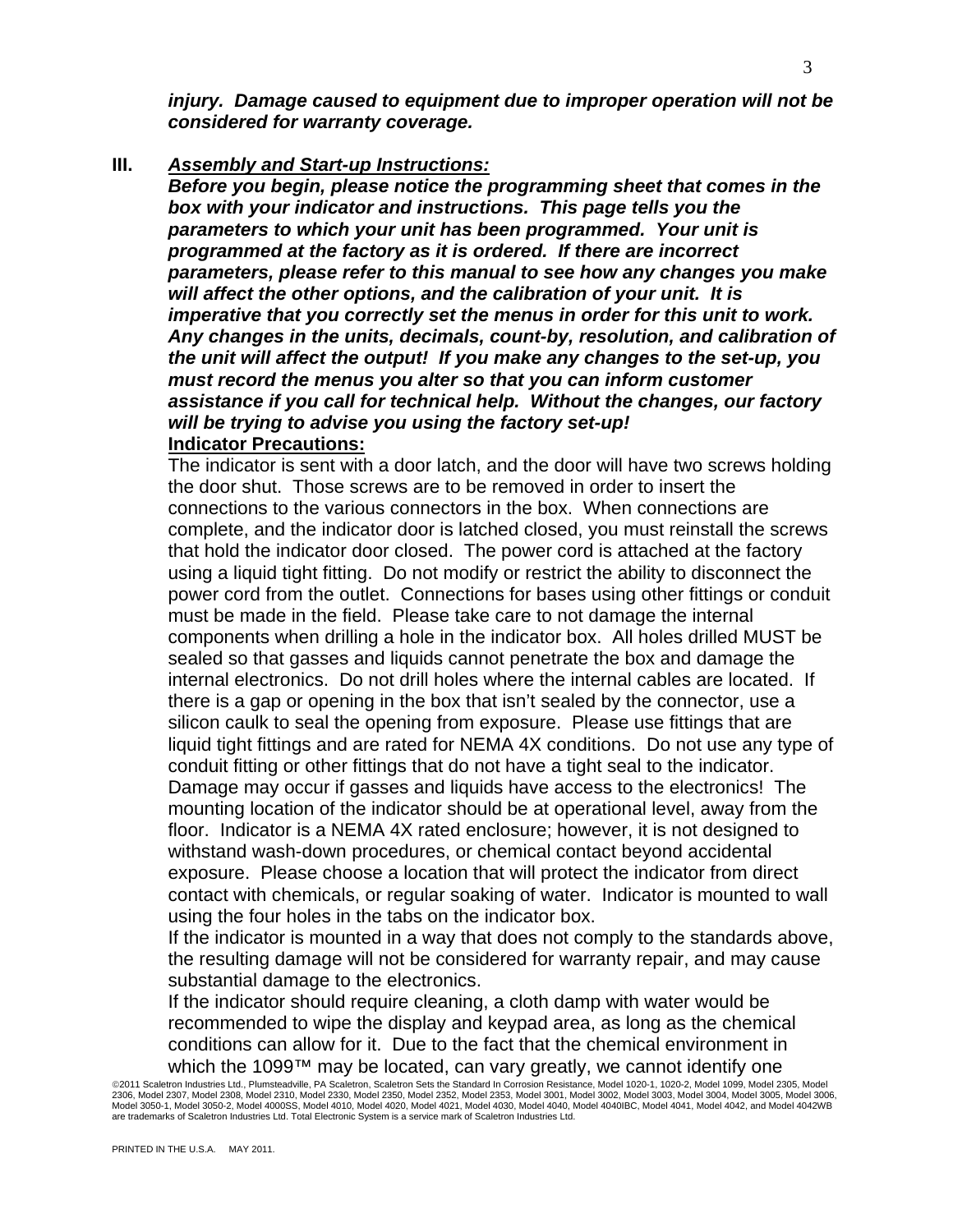specific cleaner to maintain the indicator. You must use your own discretion when cleaning with any substances. Mild cleaners should not affect the indicator box. Harsh or abrasive cleaners are NOT recommended for use as they may etch or scratch the finish on the mylar or enclosure.

#### **Indicator Connections:**

In order to start the Model 1099™ Chemical Process Controller, you must first install the bases according to their instructions. Please refer to the Base Installation portion of the Instruction Manual found on the front of the manual for the safe installation of your new base(s). The Orientation Diagram on page 23 will illustrate the layout of the area on the interface board where the wires need to be connected for base input, 4-20mA circuit, Set Point connections, and communication circuits, if ordered. If a "Remote Box" option is ordered, there will be instructions included for the wire connections at the remote box, and then to the Model 1099™. If you have multiple bases and channels, you must connect the bases as labeled, to the channels to which they were calibrated. Bases and indicators are clearly marked as to their connection location.

After bases are secured, according to factory instructions, connect them to the indicator as shown on Diagram 1. **TB1** is the connection location for Channel #1. If more than one channel has been ordered, the connections are as follows: **TB2**  is the connection location for Channel #2, **TB3** is the connection for Channel #3, and **TB4** is the connection location for Channel #4. The wire color code is as follows:  $R = red$ ,  $G = green$ ,  $W = white$ ,  $B = black$ , and  $S = shield$  (referring to the wires that come from the base to the indicator. The terminal blocks are labeled with the letters to quide you.

#### **4-20mA Connection:**

#### *The 4-20 circuit for the Model 1099™is a LOOP POWERED circuit, or supplied or externally supplied with power. The circuit is designed to work with a supply range of 18-30 VDC, but the nominal supply rating is 24 VDC. The connection for this circuit is found on page 22 of the manual.*

The 4-20mA signal connections are located at the connectors labeled: **TB9,** (and if optional 4-20mA connections are ordered), **TB10, TB11, and TB12.** The connectors are labeled with positive and negative respectively. **TB9** is the connection site for 4-20mA reading at Channel #1, **TB10** is the connection site for Channel #2, **TB11** is the connection site for Channel #3, and **TB12** is the connection site for Channel #4.

#### **Set Point Connections:**

#### *The Model 1099™ has an option for up to set point circuits with a relay rated for 5 VDC, 40mA, and coil resistance of 125 Ohms. Relays are SPST-NO + SPST-NC.*

The Set Point connections, if ordered as an option, are located at the connectors labeled: **TB5, TB6, TB7, and TB8.** Set-points may be configured to any of the channels, from one to four on one channel, or any combination limited to four separate set points. Relays may be latching or non-latching, may be set as HI, LO, or Control (no beeping buzzer, but contact closure), or may be deactivated by setting to NONE. When in use, the ACK key can be used to stop the alarm,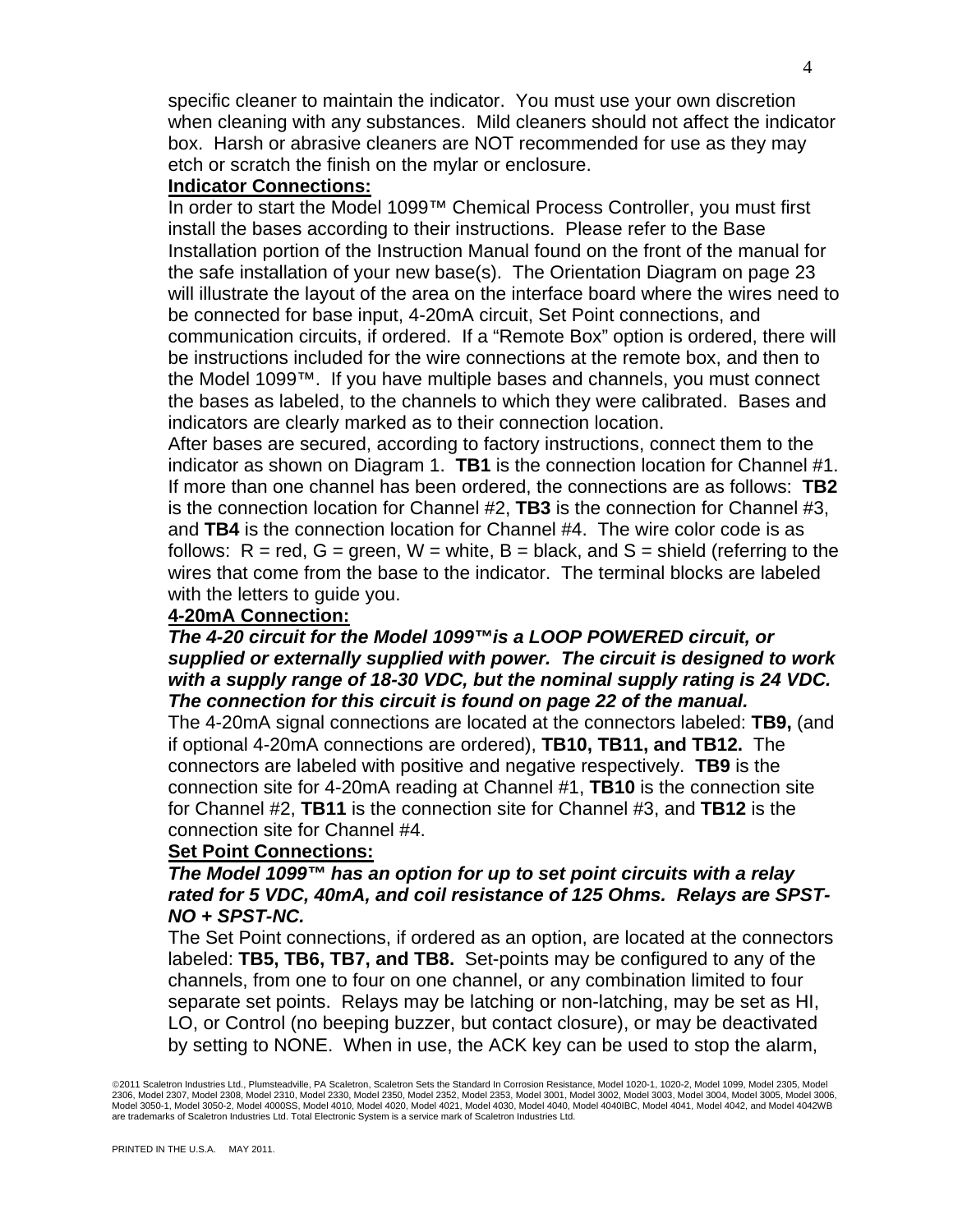but this also RESETS the coil and can reactivate the circuit. Please be aware of this when making connections.

#### **Printer Port Connections:**

If the printer option is selected, the connection location is at **TB13.** When connecting an RS 232 printer, the connection is as follows: At TB 13,  $#1 =$ Transmit, and #3 = Return.

When connecting an RS 485 printer, the connection is as follows: At TB 13,  $#1 =$ Receive+,  $#2 =$  Receive - ,  $#3 =$  Shield,  $#4 =$  Transmit - ,  $#5 =$  Transmit+.

After these connections have been made, double check to be sure that the correct wires are connected in the correct location to prevent electrical damage to the scale and its components.

Now you are ready to plug the Model 1099™ indicator into the wall power supply source. When you plug in the indicator, you will see the LED display show a number, and the LCD display flash a message of the version number of the software, then it will show a reading "SCALE X (UNIT) NET WEIGHT". In order to view the other channels (if activated) press the <SCALE SELECT> key.

#### **IV.** *General Operation Keys:*

The following instructions are IMPORTANT FOR THE GENERAL OPERATION OF THE MODEL 1099™. These are general rules that apply to the navigation of the menus and sub-menus. The term: *COMMON DISPLAY SCREEN* refers to the screen that you see upon start-up. It is the screen that says Total, or Scale X (where x represents a channel number between 1-4) "Net Weight". This screen may always be returned to by pressing the Esc key from any menu, but be aware that if you are making changes to any sub-menu that has not been completed, and you press ESC, you will erase your most recent changes! Make sure to "complete" a sub-menu by returning to the first screen of that sub-menu. For example, the "first screen" of the Zero a Scale sub-menu shows the following: "Zero A Scale <ENTER> ". Please refer to the Pro-Gram™ Guide for a pictorial illustration of this concept. The Pro-Gram™ Guide makes this concept very obvious. It is the best tool for helping you to navigate the options!

1. The ESC key is used to escape from any state (color code red on Pro-Gram™ Guide):

a. If in Operator's Menu:

1] If *in a sub-menu* of the Operator's menu, and ESC is pressed, the changes of that specific sub-menu will be erased. The screen will return to the head of that sub-menu first. Pressing ESC again returns the user to the Common Display Screen.

2] If *at the head of a sub-menu*, changes are not discarded. User will return to the Common Display Screen.

b. If in Set-up Menu:

1] If currently in the Set-up menu, *at the head of a sub-menu*, return to the Operator's menu screen that says "GO TO SETUP

<sup>©2011</sup> Scaletron Industries Ltd., Plumsteadville, PA Scaletron, Scaletron Sets the Standard In Corrosion Resistance, Model 1020-1, 1020-2, Model 1099, Model 2305, Model 2306, Model 2307, Model 2308, Model 2310, Model 2330, Model 2350, Model 2353, Model 2001, Model 3002, Model 3003, Model 3004, Model 3005, Model 3006, Model 3006, Model 3006,<br>Model 3050-1, Model 3050-2, Model 4000SS, Model are trademarks of Scaletron Industries Ltd. Total Electronic System is a service mark of Scaletron Industries Ltd.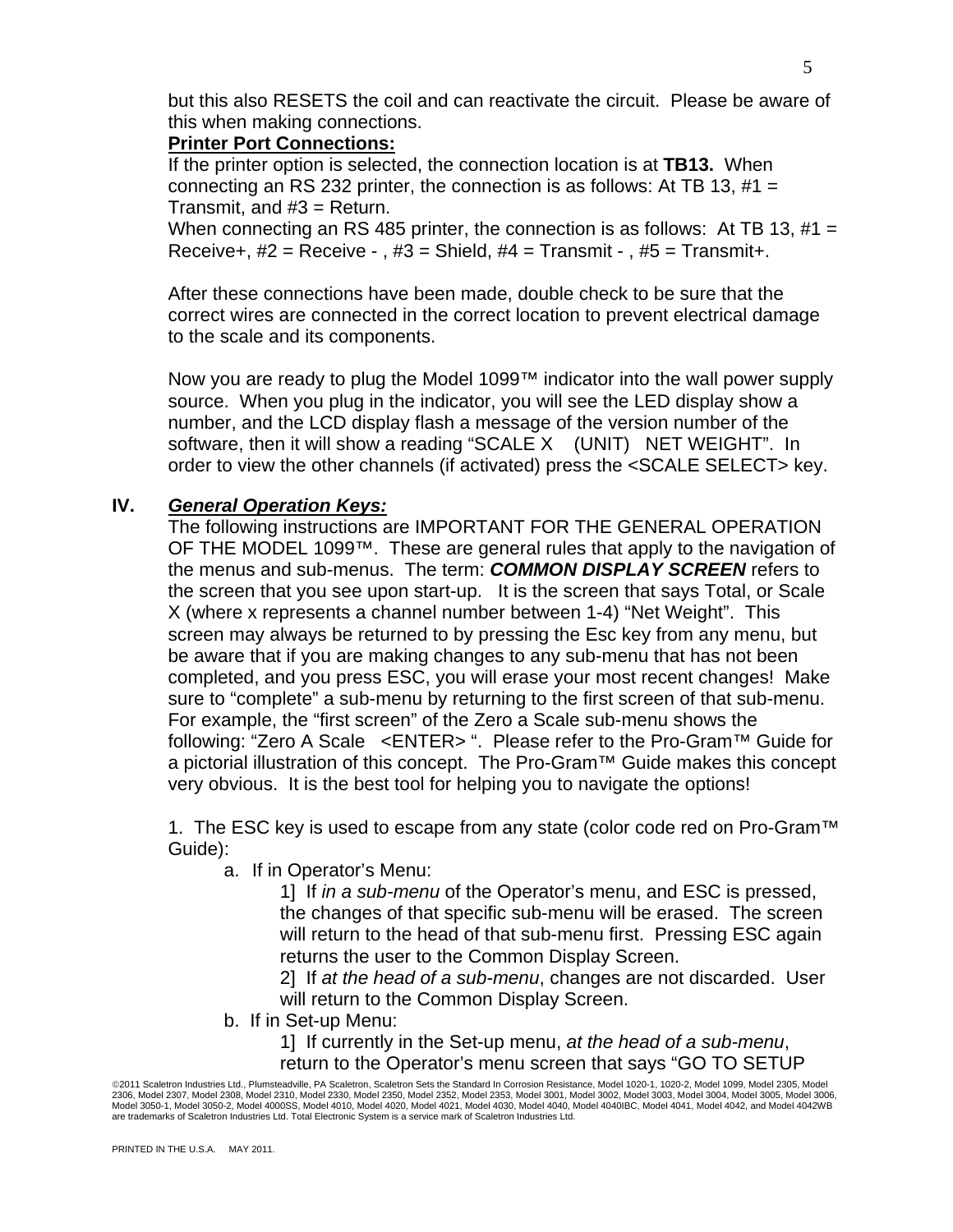MENU <ENTER>". Pressing ESC a second time returns the user to the Common Display Screen.

2] If currently *in a sub-menu* of the Set-up menu, pressing the ESC key will return you to the head of the sub-menu, erasing the data you have just changed in that sub-menu. Pressing ESC again returns user to the Operator's Menu at the "GO TO SETUP MENU" screen. Pressing ESC a third time returns you to the Common Display Screen.

2. <ENTER> is a prompt to press the ENTER key (color code blue on the Pro-Gram™ Guide).

3. <ESC> is a prompt to press the ESC key (color code red on the Pro-Gram<sup>TM</sup> Guide).

4. <DEL> is a prompt to press the DELETE key (color code purple in the Pro-Gram™ Guide).

5. A blinking entry point indicates that a value is to be entered.

a. The symbols  $\rightarrow \bullet$  indicate to use the "Menu  $\rightarrow$ " or "Menu  $\rightarrow$ " key to cycle through a circular list of values, then <ENTER>.

b. An "=" sign, (with no  $\rightarrow \bullet$  present) means that the user will enter a number using the keypad, followed by the ENTER key.

6. In the OPERATOR'S MODE only:

a. the SCALE SELECT key scrolls through the available scales, including the TOTAL for all scales when appropriate.

b. the DISPLAY SELECT key scrolls down through the list of display screen types, wrapping back to the top of the list.

c. **"…."** On the LED display indicates that the LED display is not used for this function.

7. In the SET-UP MODE only:

a. On the OPERATOR'S MENU screen, you can key in and <ENTER> a step number directly,

or

b. Use the MENU  $\triangle$ , or MENU  $\blacktriangleright$  key to scroll up and down through the numbered *primary* menus (head of the sub-menu).

c. In the sub-menus, the symbol  $\rightarrow \bullet$  indicates to use the MENU  $\rightarrow$ , or  $MENU \rightarrow \text{key}$  to cycle through a circular list of values, then press <ENTER> to select.

#### **V.** *General Usage:*

There are two separate menus that are available to the operator. The first menu is the "Setup Menu" which is where your options will be selected and locked, by the use of a password. If the factory is given all of the required information, the indicator can be programmed at the factory. We will assign a password and give it to you, if you wish, so that you may access the set-up menu if changes need to be made. This password can be changed at a later date, but should be kept on file in a secure location. This will prevent the data and output from being altered. This menu is accessible through the Operator's menu. The Operator's menu allows for easy access to the operational type information, while keeping it

<sup>©</sup>2011 Scaletron Industries Ltd., Plumsteadville, PA Scaletron, Scaletron Sets the Standard In Corrosion Resistance, Model 1020-1, 1020-2, Model 1099, Model 2305, Model 2306, Model 2307, Model 2308, Model 2310, Model 2330, Model 2350, Model 2353, Model 2001, Model 3002, Model 3003, Model 3004, Model 3005, Model 3006, Model 3006, Model 3006,<br>Model 3050-1, Model 3050-2, Model 4000SS, Model are trademarks of Scaletron Industries Ltd. Total Electronic System is a service mark of Scaletron Industries Ltd.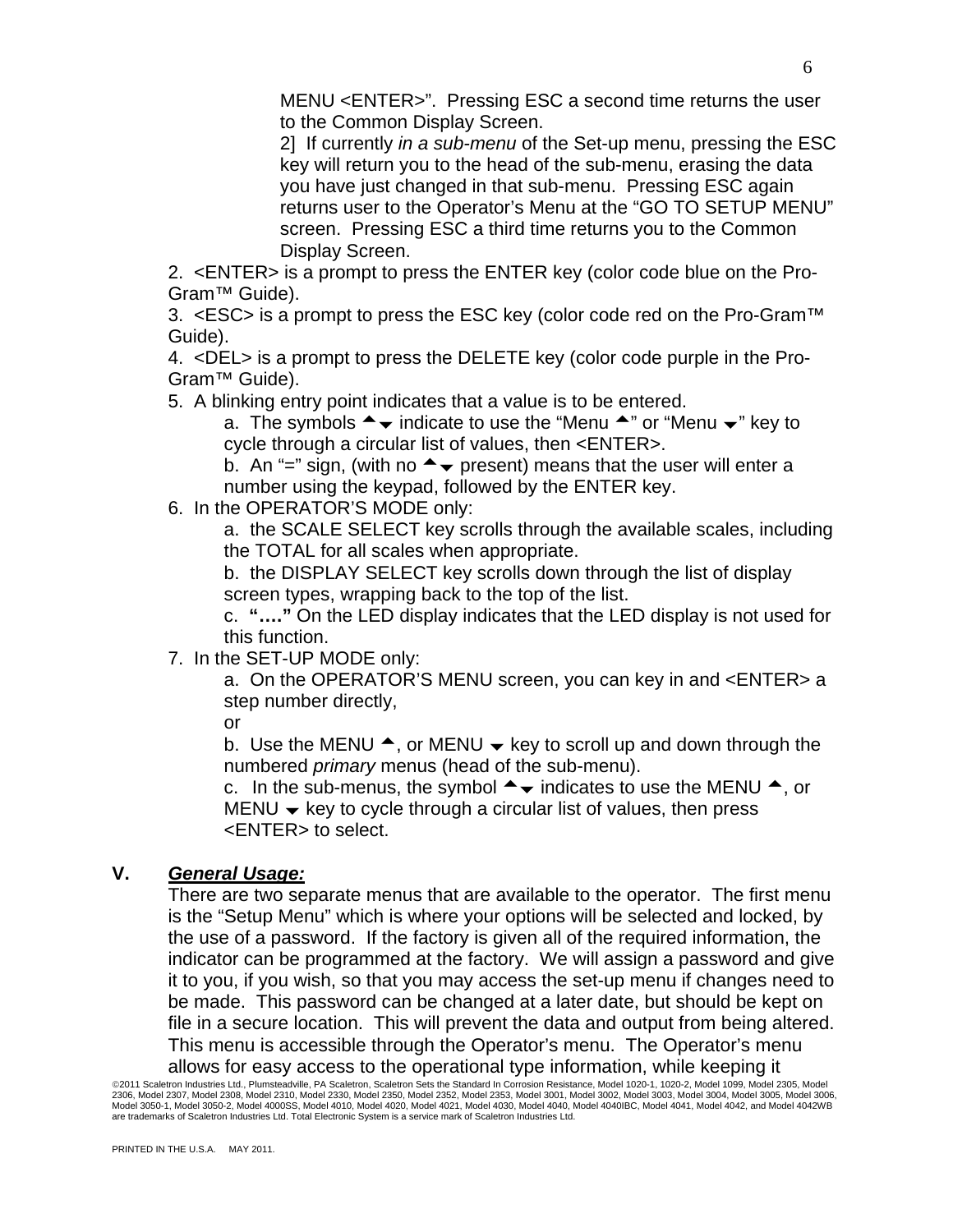separate from the set-up of the indicator. Some of the options accessible in the Operator's Menu include the ability to zero a scale, load scale, enter net or tare weight, and select different channels. Also, you may read amount used, the last time the scale was cleared, daily usage, and days until empty, and gross weight.

For specific information on the set up and operation of this scale, you may refer to this manual and to the Pro-Gram™ Guide Flow Chart that provides a visual, step by step guide to the use of your new Model 1099™ Chemical Process Controller. The Model 1099™ Chemical Process Controller is designed for ease of use. Please follow the directions following, and use the flow chart as a reminder of how to operate the scales and indicator. The chart may be mounted on a wall near the indicator, and is laminated for your convenience.

#### *\*\*Please refer to the Pro-Gram™ Guide for a helpful visual representation of the menus and sub-menus\*\**

The following instructions are IMPORTANT FOR THE GENERAL OPERATION OF THE MODEL 1099™. These are general rules that apply to the navigation of the menus and sub-menus.

The following instructions describe the general operation of the Model 1099™ Chemical Process Controller. The individual needs of the user may dictate an adjustment to this procedure. All users, regardless of the Tank Mode selected, must navigate the "Load Tank" or "Fill Tank" menu in the "Operator's Menu". This can be achieved by beginning at the Net Weight Screen, and pressing "Display Select" button once. If you have chosen the Load Tank (Net), or Load Tank (Tare) modes, you will be removing the empty cylinder. If you are set up to "Fill Tank", you will not remove the empty tank. Please refer to the laminated Pro-Gram™ Guide for pictorial illustration of these menus. *Each time there is a cylinder change, this sub menu must be entirely completed in order to register a correct amount used.* (You will know this has happened once the LCD prompt is showing the screen at the "top" of the sub-menu, according to the Pro-Gram™ Guide.) *If there is more than one base attached to any one channel*, *all cylinders / tanks on that channel must be removed simultaneously when loading a new cylinder/tank, even if only one will be replaced.* (Multiple bases on one channel only have one signal going into indicator, therefore any channel with multiple bases per channel must have all bases on that channel cleared off when scale prompts user to "Remove Empty" and press enter!) Please see appropriate instructions below according to your custom set-up.

The first time that this scale is put into operation, all channels must be zeroed completely. If you are operating in "FILL" mode, then you will prepare scale base, mount and center the EMPTY, permanent tank on the base, and complete the "Zero a Scale" menu. If you are in "TARE or NET" mode, you will zero the empty base. This is accomplished by completing the "Zero a Tank" sub-menu in the Operator's Menu. This may be reached from the main screen by pressing "Display Select" key two times. The heading reads: "Zero a Scale". Complete

<sup>©2011</sup> Scaletron Industries Ltd., Plumsteadville, PA Scaletron, Scaletron Sets the Standard In Corrosion Resistance, Model 1020-1, 1020-2, Model 1099, Model 2305, Model 2306, Model 2307, Model 2308, Model 2310, Model 2330, Model 2350, Model 2353, Model 2001, Model 3002, Model 3003, Model 3004, Model 3005, Model 3006, Model 3006, Model 3006,<br>Model 3050-1, Model 3050-2, Model 4000SS, Model are trademarks of Scaletron Industries Ltd. Total Electronic System is a service mark of Scaletron Industries Ltd.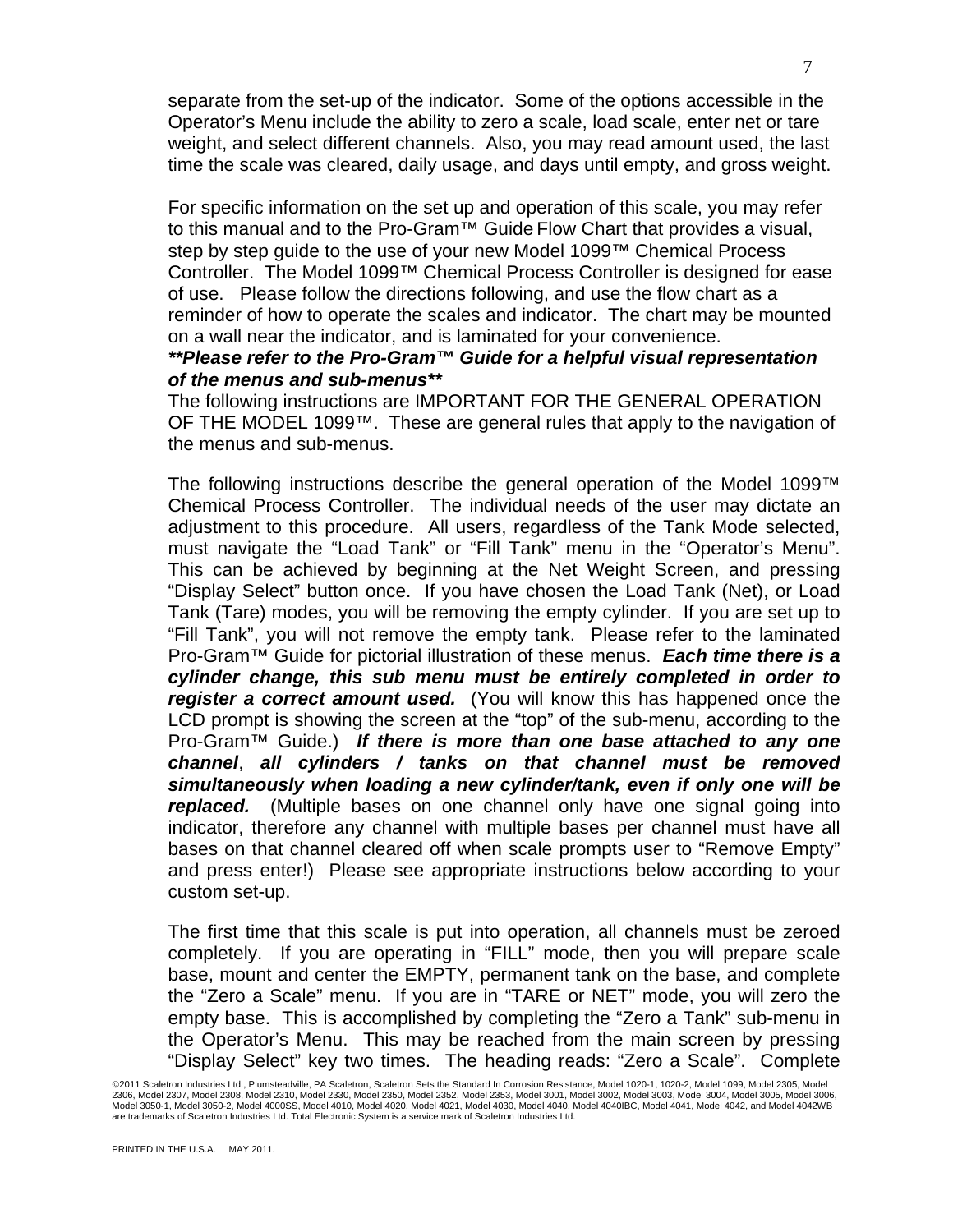this sub-menu and return to the main screen. If there are any readings on any channel at this point, you may have a residual net weight stored in the unit from when it was tested. If this is the case, you must complete the "Load a Tank" menu in a special way in order to clear out the net weight. From the Common Display Screen (Net Weight Screen), press Display Select key once. The sub menu will say, "Load a Tank" in whatever mode you are operating in (Tare, or Net). Press Enter key to access this sub-menu. The LCD will read: Enter Scale # (Use  $\blacktriangleright$   $\blacktriangle$ ) X" (Where X represents the channel that you are choosing). Press the Menu  $\blacktriangleright$  keys to choose channel, and press Enter to accept that choice. The menu will now read: Remove Empty and Press Enter. Press Enter to see: Load A Tank And Press Enter. Press Enter. Now the LCD will read: Enter (Net or Tare) Wt.  $= X$  Lbs. At this point  $-$  DO NOT LOAD THE TANK ON TO THE BASE! You will type in the number "0" and Press Enter. LCD will read: Are You Sure? You will press Enter. You will now be seeing the top of this sub-menu, which means you have successfully completed this sub-menu. You may press the Esc key one time to get back to the Common Display Screen. Your Net Weight readings should say "0". Make sure this procedure is completed for each channel activated!

When you are ready to begin using the contents of the tank, you must start by entering the LOAD TANK (or FILL TANK) menu. Follow the instructions as prompted on the LCD. Do not load tank (or fill) until you are prompted to. Make sure you follow each step in the correct order. Doing steps out of order will register incorrect values into memory. Please choose the correct set of instructions below for your machine's set-up.

#### *Load Tank (Net):*

From main screen (NET WEIGHT), press Display Select one time. You will see "Load Tank (Net)" on the LCD. Press ENTER to gain access to this Sub Menu. Your LCD will read "Enter Scale #1" with two up/down arrows. If you have only one channel activated, you will not change this screen by pressing the Menu  $\rightarrow \bullet$  keys. If you have more than one channel activated, you will be able to scroll through the different "scales", or channels, that are active. Choose the "scale" or channel you wish to reload by pressing the ENTER key. Your LCD will read, "REMOVE EMPTY AND PRESS ENTER". At this time, you must remove all cylinders/tanks that are on bases hooked to this channel before pressing anything! When scale base(s) are empty, proceed by pressing ENTER. Your LCD will read, "LOAD TANK AND PRESS ENTER". You must load all cylinders on at this time (even if some are not full) before pressing anything. Please note: if you have a partially used cylinder that you are reloading on a base hooked to this channel, you must know the NET weight (the contents in the cylinder/tank) and add the Net Weights of all cylinders/tanks that are connected to this channel. Add the Net weight of all cylinders/tanks on this channel and type that number in, using the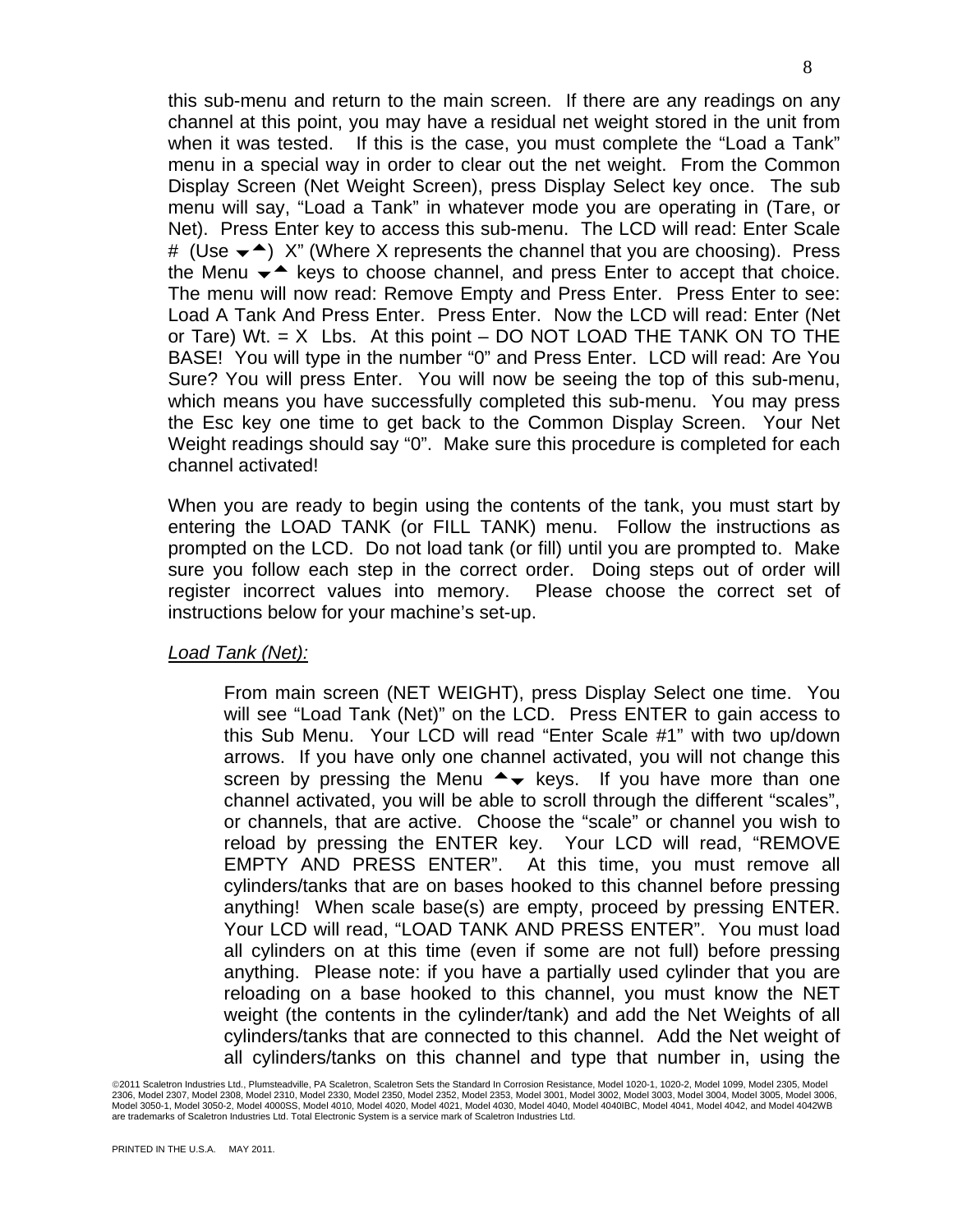keypad. (It is wise to allow the contents to settle if possible, for 15 minutes before pressing enter.) When ready, press enter. The LCD will ask you: Are you sure? You will press ENTER for yes. This is now complete. Press ESC one time to see the Net Weight screen, which will now reflect the Net weight of the cylinders/tanks you have reloaded.

(*Example:* Two Ton bases are connected to channel one. You are loading on a new Ton cylinder with 2000 lbs of contents, and you have 1150 lbs. of contents in the second Ton cylinder. (You replace the empty tank with a full one, and load on the partially full tank as you proceed through the "LOAD TANK (NET) menu.) When the scale prompts to remove empties, you must clear off all bases. Then you are prompted to load new cylinders. Both cylinders are re-loaded, and you press enter. The next screen asks you to enter the net weight. **ADD the NET** weights of both cylinders you will have re-loaded, and type that number in using the keypad. Your combined net weight is: 3150. You type in 3-1-5-0- and press ENTER. The screen will ask: Are you sure? And you will press ENTER to say Yes. The screen will return to the head of the sub menu. At this time you know that you have completed this function. Press the ESC key to return to the main, "Net Weight" screen. Begin using the contents.)

#### *Load a Tank (Tare):*

From main screen (NET WEIGHT), press Display Select one time. You will see "Load Tank (Tare)" on the LCD. Press ENTER to gain access to this Sub Menu. Your LCD will read "Enter Scale #1" with two up/down arrows. If you have only one channel activated, you will not change this screen by pressing the Menu  $\rightarrow \bullet$  keys. If you have more than one channel activated, you will be able to scroll through the different "scales", or channels, that are active. Choose the "scale" or channel you wish to reload by pressing the ENTER key. Your LCD will read, "REMOVE EMPTY AND PRESS ENTER". At this time, you must remove all cylinders/tanks that are on bases hooked to this channel before pressing anything! When scale base(s) are empty, proceed by pressing ENTER. Your LCD will read, "LOAD TANK AND PRESS ENTER". You must load all cylinders on at this time (even if some are not full) before pressing anything. Please note: if you have a partially used cylinder that you are reloading on a base hooked to this channel, you must know the TARE weight (the weight of the cylinder/tank) and add the Tare Weights of all cylinders/tanks that are connected to this channel. Add the Tare weight of all cylinders/tanks on this channel and type that number in, using the keypad. (It is wise to allow the contents to settle if possible, for 15 minutes before pressing enter.) When ready, press enter. The LCD will ask you: Are you sure? You will press ENTER for yes. This is now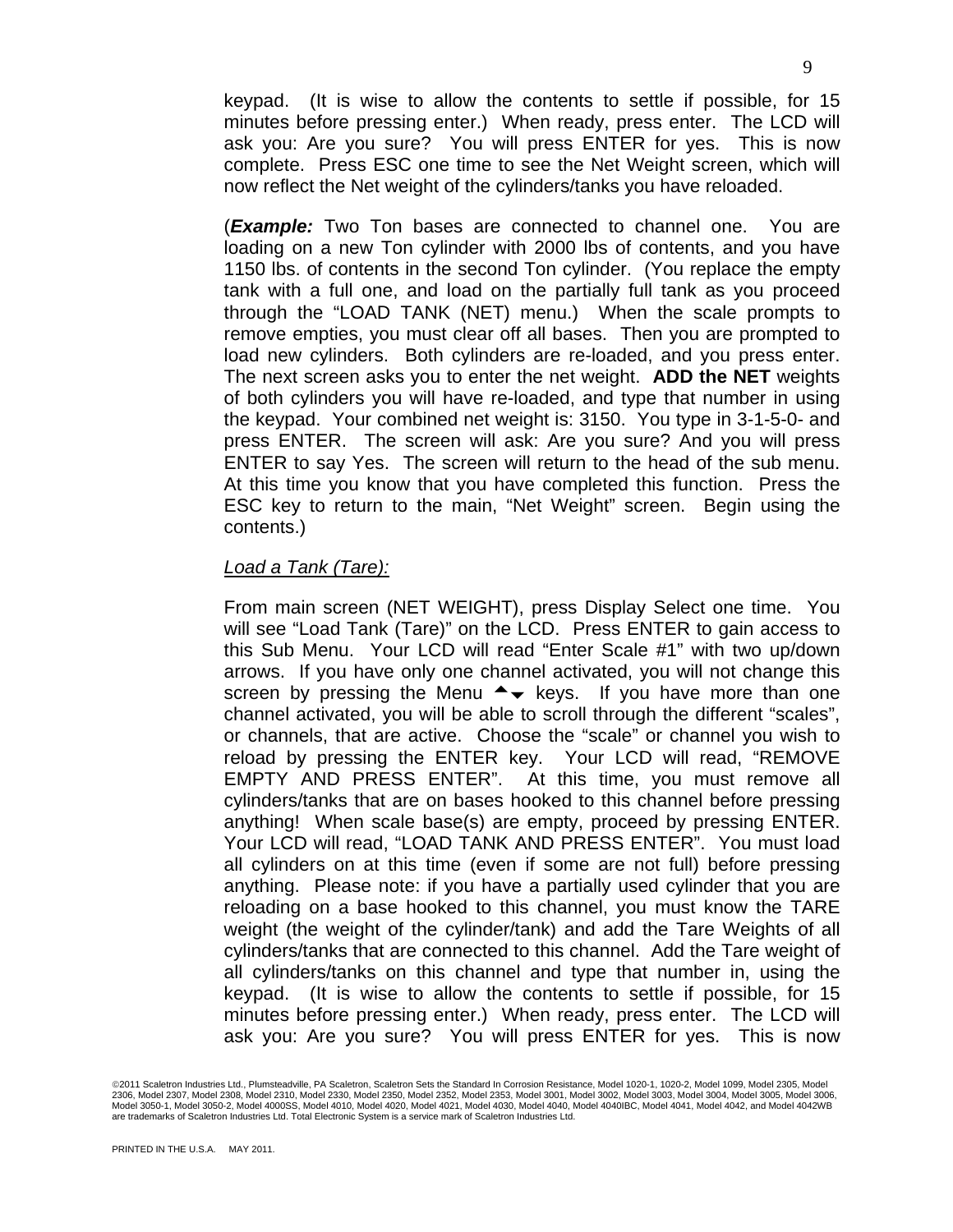complete. Press ESC one time to see the Net Weight screen, which will now reflect the Net weight of the cylinders/tanks you have reloaded.

If you only have one base per channel, you will only have to lift the cylinder/tank for that channel. Follow the same directions as written above, or see example below.

(*Example:* Two Ton bases are connected to channel one. You are loading on a new Ton cylinder with 1200 lbs tare weight (stamped on cylinder), and you have 1100 lbs. tare stamped on the second Ton cylinder. You replace the empty tank with a full one, and load on the partially full tank, and proceed through the "LOAD TANK (TARE) menu by pressing ENTER. When the scale prompts to remove empties, you have cleared off all bases. Then you are prompted to load new cylinders. Both cylinders are re-loaded, and you press enter. The next screen asks you to enter the net weight. **ADD the TARE** weights of both cylinders you will have re-loaded, and type that number in using the keypad. Your combined tare weight is: 2300. You type 2-3-0-0- and press ENTER. The screen will ask: "Are you sure?" and you will press ENTER to say Yes. The screen will return to the head of the sub menu. At this time you know that you have completed this function. Press the ESC key to return to the main, "Net Weight" screen. Begin using the contents.)

#### *Fill Tank:*

*When operating in Fill Tank Mode, there are a few things done for the first use of the tank that are not repeated. It is imperative that these things be done in the correct order to assure proper readings of the weight.* 

For use the FIRST time: User should place the scale into its permanent position, level the scale if needed, and connect all wires accordingly. Once scale base is properly installed and the empty tank is loaded, the scale should be zeroed. This is accomplished by the following: From the NET WEIGHT (main screen), press Display Select key twice. The LCD will read: "ZERO A SCALE". Press ENTER. The LCD will read: "ENTER SCALE #1  $\blacktriangleright$ <sup> $\blacktriangle$ </sup>". If there is more than one channel activated, you must zero each channel by going through the menu completely for each channel. Choose the "Scale" or channel, by pressing ENTER. (AT THIS TIME, BASE(S) LOADED WITH A COMPLETELY EMPTY TANK.) The LCD will ask "ARE YOU SURE?" and you will press ENTER to say Yes. Do this for each active channel. When each channel has been zeroed, return to the Net Weight Screen by pressing the ESC key. This should display a "0" for each channel activated. DO NOT ZERO THESE BASES AGAIN WHILE A CYLINDER/TANK IS IN USE! You must now proceed to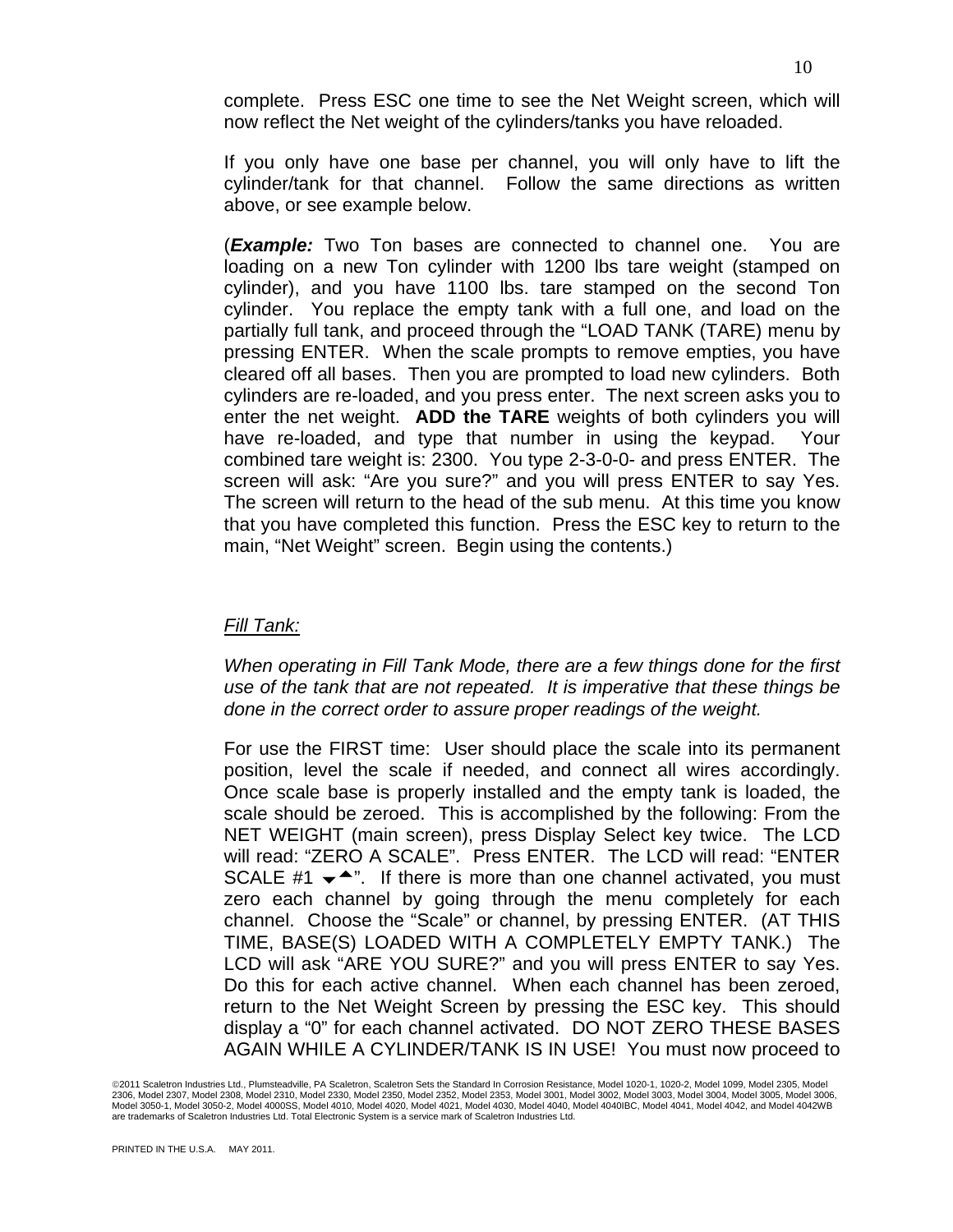the "FILL TANK" sub-menu by pressing the Display Select key one time. *With the tank empty*, press ENTER to navigate the Fill Tank submenu. **This will be the process that is completed EACH TIME you are finished with a tank and need to refill that tank.** The LCD will say, "ENTER SCALE #1" and you will use the Menu  $\rightarrow \bullet$  keys to choose the correct channel. Press ENTER to select that channel. The LCD will prompt you to "FILL TANK AND PRESS ENTER." Be sure to completely finish filling this tank before pressing enter! When tank is full, press ENTER. The LCD will ask, ARE YOU SURE? Press ENTER to say Yes. This procedure must be followed each time a tank is filled so that a proper record of amount used will be registered. Failure to follow these steps may result in an inaccurate weight reading.

*\*\* All methods of use:* The rest of the Operator's Menu will provide information about usage of your material, and can be accessed by pressing the Display Select key. Please refer to the Operator's menu instructions for more details.

**VI.** *Operator's Menu:* In order to move through the Operator's Menu, press the Display Select key.

#### **LOAD A SCALE:**

**Depending on your selections in the Set-up menu for #15 – Tank Load**  Mode – your sub-menu options will vary to <u>one</u> of the following choices:

#### **LOAD TANK (NET):**

The LED Display shows "**….**" and the LCD Display shows "LOAD TANK (NET)" "<ENTER>". In this case, <ENTER> leads to "ENTER SCALE # (USE  $\triangleq$  ) 1" This screen is prompting you to use the Menu up and down keys to choose the number of the scale, or channel, you want to work on. Press the <ENTER> key to continue. If there is nothing on the scale base, then press <ENTER> at the screen that says "REMOVE EMPTY AND PRESS <ENTER>". If there **is** something on the scale, **remove it**, and **then** press <ENTER>. The LCD screen will read: "LOAD TANK AND PRESS <ENTER>". Load the tank on the scale, being sure that it is stable and centered according to the type of base you are using. Press <ENTER>. LCD Display asks the user to "ENTER NET WEIGHT = X LBS" The user will enter the weight using the number keys. (If a default net weight was assigned in the Set-up menu, it will appear here, but can be changed.) When finished, press <ENTER> and the screen will prompt user: "ARE YOU SURE?" "ENTER=YES ESC=NO" Press Enter when you are sure you have entered the correct amount of weight. The menu has now returned to the beginning of the "LOAD TANK (NET)" sub-menu.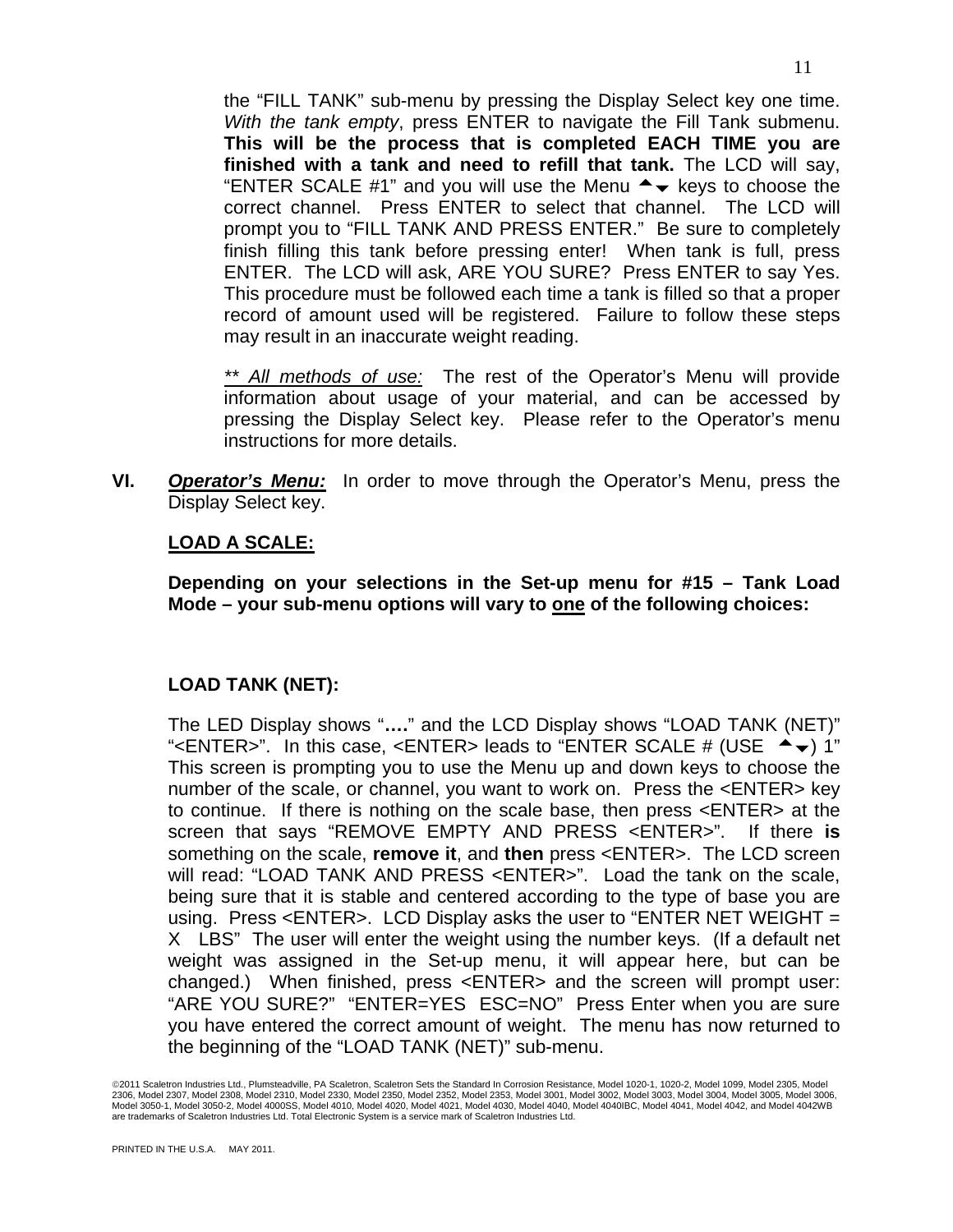#### **LOAD TANK (TARE):**

The LED Display shows "**….**" and the LCD Display shows "LOAD TANK (TARE)" "<ENTER>". In this case, <ENTER> leads to "ENTER SCALE # (USE  $\triangleq$  ) 1" This screen is prompting you to use the Menu up and down keys to choose the number of the scale, or channel, you want to work on. Press the <ENTER> key to continue. If there is nothing on the scale base, then press <ENTER> at the screen that says "REMOVE EMPTY AND PRESS <ENTER>". If there **is** something on the scale, **remove it**, and **then** press <ENTER>. The LCD screen will read: "LOAD TANK AND PRESS <ENTER>". Load the tank on the scale, being sure that it is stable and centered, according to the type of base you are using. Press <ENTER>. LCD Display asks the user to "ENTER TARE WEIGHT  $=$  - X LBS". The user will enter the weight, or volume, using the number keys. When finished, press <ENTER> and the screen will prompt user: "ARE YOU SURE?" "ENTER=YES ESC=NO" Press Enter when you are sure you have entered the correct amount of weight. The menu has now returned to the beginning of the "LOAD TANK (TARE)" sub-menu.

#### **FILL TANK:**

**\*\*** Due to the nature of this option, the operator will have to complete the "ZERO A SCALE" option of the Operator's Menu *before* the operator begins to fill the tank *for the first time*. Zero the scale only when *changing (removing and replacing)* the tank. **\*\***

The LED Display shows the weight and the LCD Display shows "FILL TANK" "<ENTER>". In this case, <ENTER> leads to "ENTER SCALE # (USE  $\triangleq$   $\blacktriangleright$ ) 1" This screen is prompting you to use the Menu  $\rightarrow \bullet$  keys to choose the number of the scale, or channel, you want to work on. Press the <ENTER> key to continue. The LCD screen will read: "FILL TANK, THEN PRESS <ENTER>". Fill the tank on the scale. The LED will display the weight as you fill the tank. When completely full, press <ENTER>. The screen will prompt user: "ARE YOU SURE?" "ENTER=YES ESC=NO" Press <ENTER>. The menu has now returned to the beginning of the "FILL TANK" sub-menu.

To Continue, press <Display Select> key. To return to that same menu to check amounts, or correct, press <ENTER>. To return to the main (Net Weight) screen, press <ESC>.

#### **ZERO A SCALE:**

From the Fill / Load Tank screen, pressing <Display Select> will advance to see the "ZERO A SCALE" sub-menu. Press <ENTER> to go into this sub-menu. The LCD Screen will say: "SELECT SCALE # (USE  $\rightarrow \rightarrow$ ) 1". After using the  $\leq MENU\rightarrow\$  key to select the channel, press  $\leq ENTER$ . The LCD will then read, "ARE YOU SURE? ENTER=YES ESC=NO". (Keep in mind that whatever weight

<sup>©</sup>2011 Scaletron Industries Ltd., Plumsteadville, PA Scaletron, Scaletron Sets the Standard In Corrosion Resistance, Model 1020-1, 1020-2, Model 1099, Model 2305, Model 2306, Model 2307, Model 2308, Model 2310, Model 2330, Model 2350, Model 2353, Model 2001, Model 3002, Model 3003, Model 3004, Model 3005, Model 3006, Model 3006, Model 3006,<br>Model 3050-1, Model 3050-2, Model 4000SS, Model are trademarks of Scaletron Industries Ltd. Total Electronic System is a service mark of Scaletron Industries Ltd.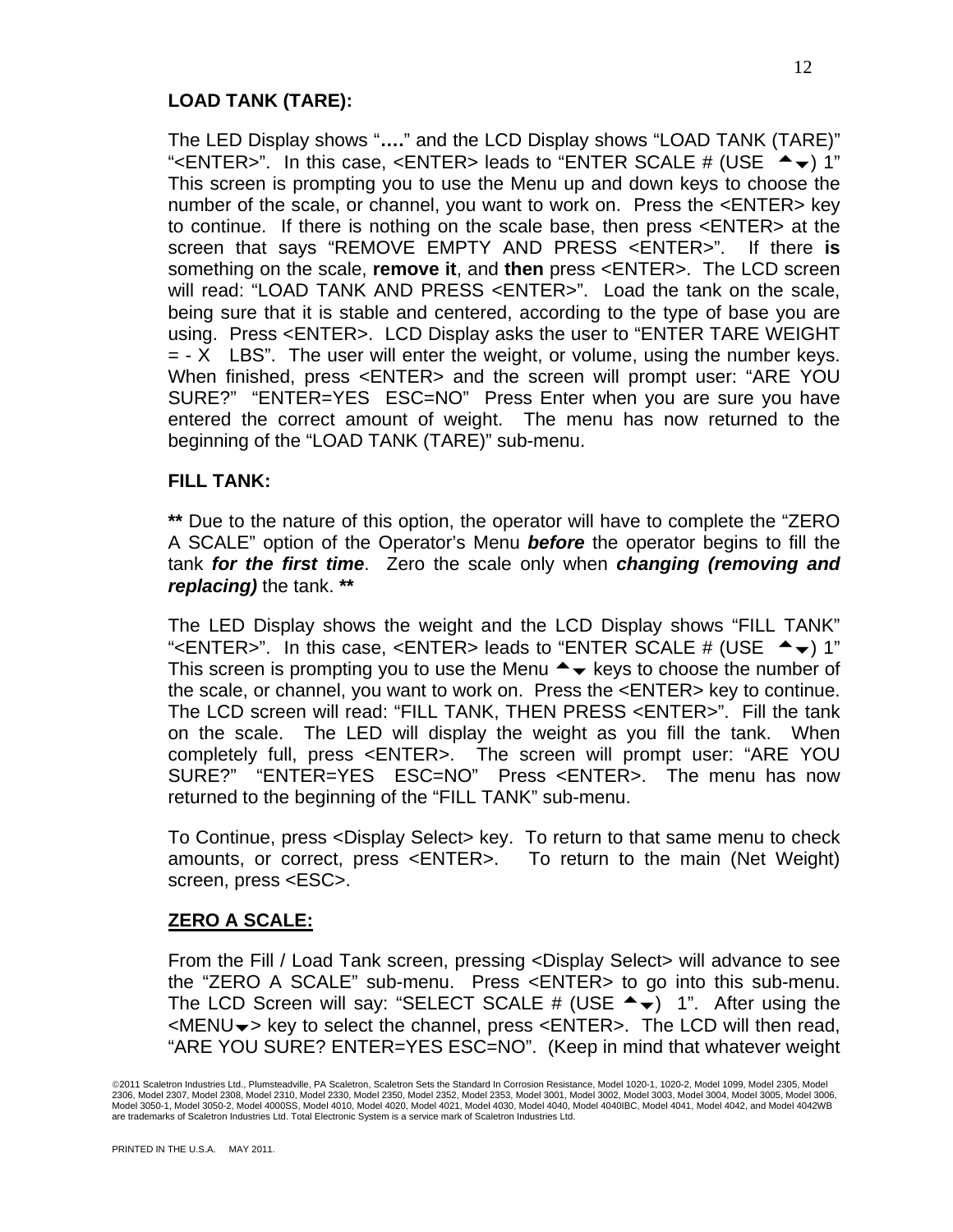is sitting on the base, will be zeroed!) If the user wants to zero the scale, press the <ENTER> key, or if user wants to cancel and return to the operator's menu, press <ESC>. If <ESC> is chosen, the scale will not be zeroed. Press the <DISPLAY SELECT> key to continue.

#### **SCALE X (UNIT), AMOUNT USED:**

In order to receive a reading in this sub-menu, the scale and indicator must be running and have exceeded one sampling period. If it has not, the LED reading will be: "uuuuu", meaning unavailable. On the LCD screen, user may select which scale to view by pressing the <SCALE SELECT> key. Only the channels, which have been programmed at the factory, will be available to be viewed. In order to delete the amount used and start at zero units, press the <DELETE> key. The LCD screen will prompt the user to answer, "ARE YOU SURE? ENTER=YES ESC=NO". User presses the <ENTER> key to delete previous values, or <ESC> key to retain and continue the current reading. The screen will return to the sub-menu of AMOUNT USED. Press the <DISPLAY SELECT> key to continue. NOTE: In order to receive a reading in this sub-menu, the scale and indicator must be running and the "Amount Used" cleared at least once. If it has not, the LED reading will be: "uuuuu", meaning unavailable.

#### **SCALE X CLEARED:**

This sub-menu shows the date and time the scale was last cleared. The LCD screen will provide the month, day, and year of the last time the scale was cleared, and also will provide the time in military time. The user may press the <SCALE SELECT> key to view when each scale was cleared last. The user continues by pressing the <DISPLAY SELECT> key.

### **SCALE X (UNIT/PERIOD) FEED RATE:**

This sub-menu allows the user to read the feed rate of each activated channel. To read the amount, the numeric value will be displayed on the LED screen, and the LCD screen will identify which channel is being viewed, and the selected unit of measure that has been programmed. Example: (50) would show as the value on the LED, and (SCALE 1 LBS/DAY) would appear on the LCD. To view each different channel that has been activated, press the <SCALE SELECT> key. To continue to the next sub-menu, press <DISPLAY SELECT> key. Note: In order to receive a reading in this sub-menu, the scale and indicator must be running and have exceeded one sampling period. If it has not, the LED reading will be: "uuuuu", meaning unavailable.

#### **SCALE X DAILY USE:**

This sub menu will remember, and display the Daily Usage of each channel, and total, for the past 10 days. In order to view this sub-menu, the user may press  $\leq$ SCALE SELECT $>$  to view that particular channel, and then use the  $\leq$ MENU $\rightarrow$ 

<sup>©</sup>2011 Scaletron Industries Ltd., Plumsteadville, PA Scaletron, Scaletron Sets the Standard In Corrosion Resistance, Model 1020-1, 1020-2, Model 1099, Model 2305, Model 2306, Model 2307, Model 2308, Model 2310, Model 2330, Model 2350, Model 2353, Model 2001, Model 3002, Model 3003, Model 3004, Model 3005, Model 3006, Model 3006, Model 3006,<br>Model 3050-1, Model 3050-2, Model 4000SS, Model are trademarks of Scaletron Industries Ltd. Total Electronic System is a service mark of Scaletron Industries Ltd.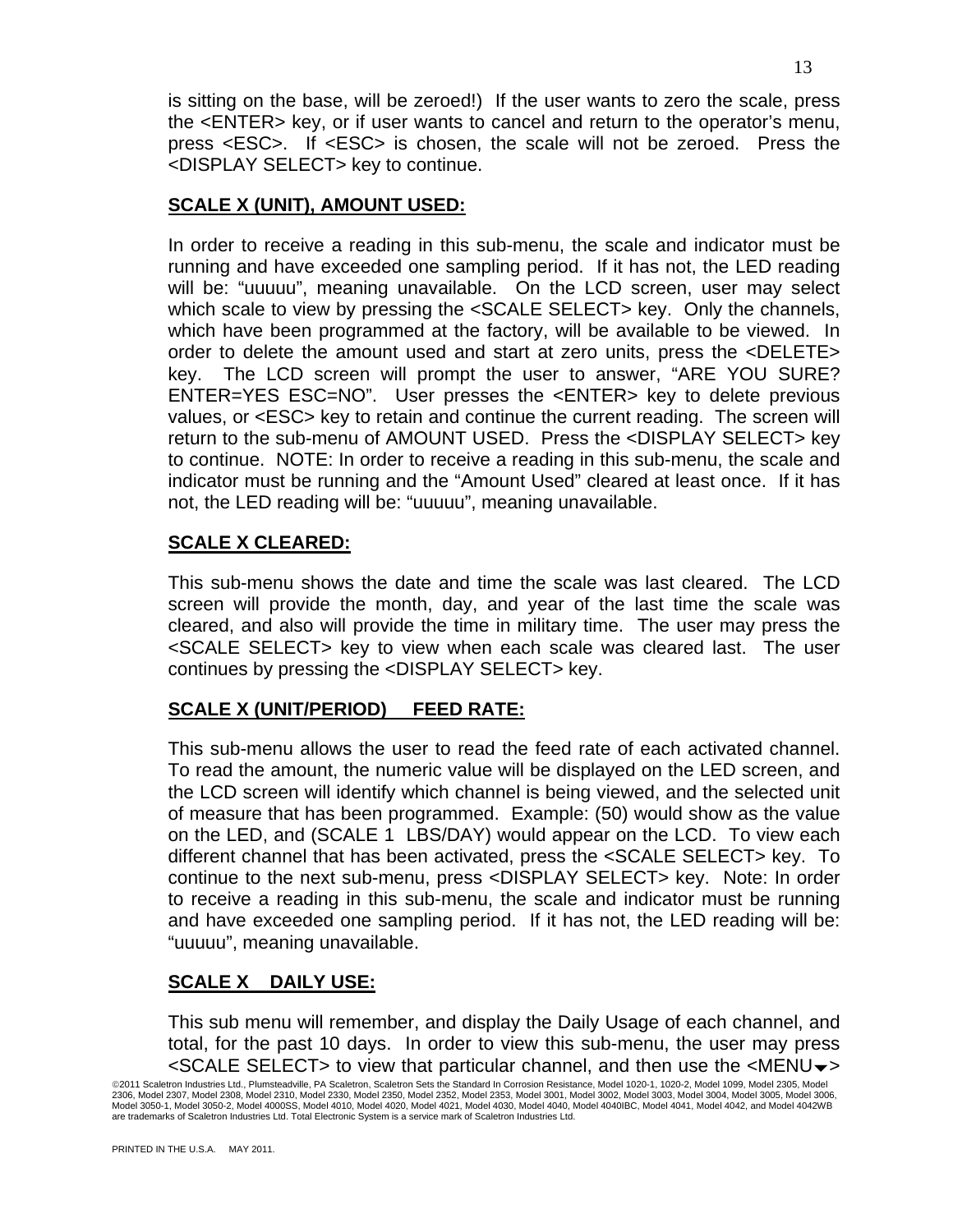key to view the usage on each particular date – up to the past 10 days. If the LED display is showing "uuuuu", this means the reading is unavailable, which occurs until one complete day, from midnight to midnight, has been recorded. To exit this sub-menu, press the <ENTER> key, and then the <DISPLAY SELECT> key to continue.

#### **SCALE X DAYS UNTIL EMPTY:**

This sub-menu will calculate the number of days until empty, based upon the feed rate that has been programmed. To view each different channel, press the <SCALE SELECT> key and read the value on the LED screen. If the value on the LED reads "uuuuu", then the data is unavailable due to insufficient information. The data should be available after the next sampling period. To continue, press the <DISPLAY SELECT> key.

#### **SCALE X (UNIT) GROSS WEIGHT:**

This sub-menu will allow the user to view the gross weight of each activated channel by pressing the <SCALE SELECT> key. The LED display will show the value of weight. Press the <DISPLAY SELECT> key to continue.

#### **GO TO SETUP MENU:**

**If password has been assigned:** This sub-menu asks for the password in order to enter the Set-up Menu. To access this sub-menu, press <ENTER>. If you wish to change the password, or start one, you will need to create a four-digit number that you will keep in a safe place. The only restriction is that you cannot start the password with the number zero. You may use it for the second, third, or fourth digit. The LCD will prompt the user to: "ENTER PASSWORD \*\*\*\*", and press <ENTER>. (The password consists of four of the digits on the keyboard.) If the correct password is entered, the LCD screen will proceed to the "ENTER MENU# OR  $\rightarrow \bullet = 0$  <ESC> TO EXIT" screen. If an incorrect password is entered, the LCD screen will remain at the "ENTER PASSWORD \*\*\*\*" screen. If you type an incorrect digit, and want to erase one at a time, press the <DEL> key to "back-up".

**If password has not been assigned:** This sub-menu is where the user will be restricted from entering the Set-up menu without the password. If none was assigned, the LCD will display "NO PASSWORD REQUIRED" <ENTER>. When the enter key has been pressed, the screen will say, "ENTER MENU# OR  $\rightarrow \bullet = 0$ ". (If you want to start a password, you must go to the Set-up Menu #18 to create a new password.) Access the Set-up menu for the password by typing the number 18, and press enter. Refer to the instructions in SET-UP MENU to continue.

At this point, your Model 1099™ Chemical Process Controller has been programmed and is ready to act as your total electronic inventory system.

<sup>©2011</sup> Scaletron Industries Ltd., Plumsteadville, PA Scaletron, Scaletron Sets the Standard In Corrosion Resistance, Model 1020-1, 1020-2, Model 1099, Model 2305, Model 2306, Model 2307, Model 2308, Model 2310, Model 2330, Model 2350, Model 2353, Model 2001, Model 3002, Model 3003, Model 3004, Model 3005, Model 3006, Model 3006, Model 3006,<br>Model 3050-1, Model 3050-2, Model 4000SS, Model are trademarks of Scaletron Industries Ltd. Total Electronic System is a service mark of Scaletron Industries Ltd.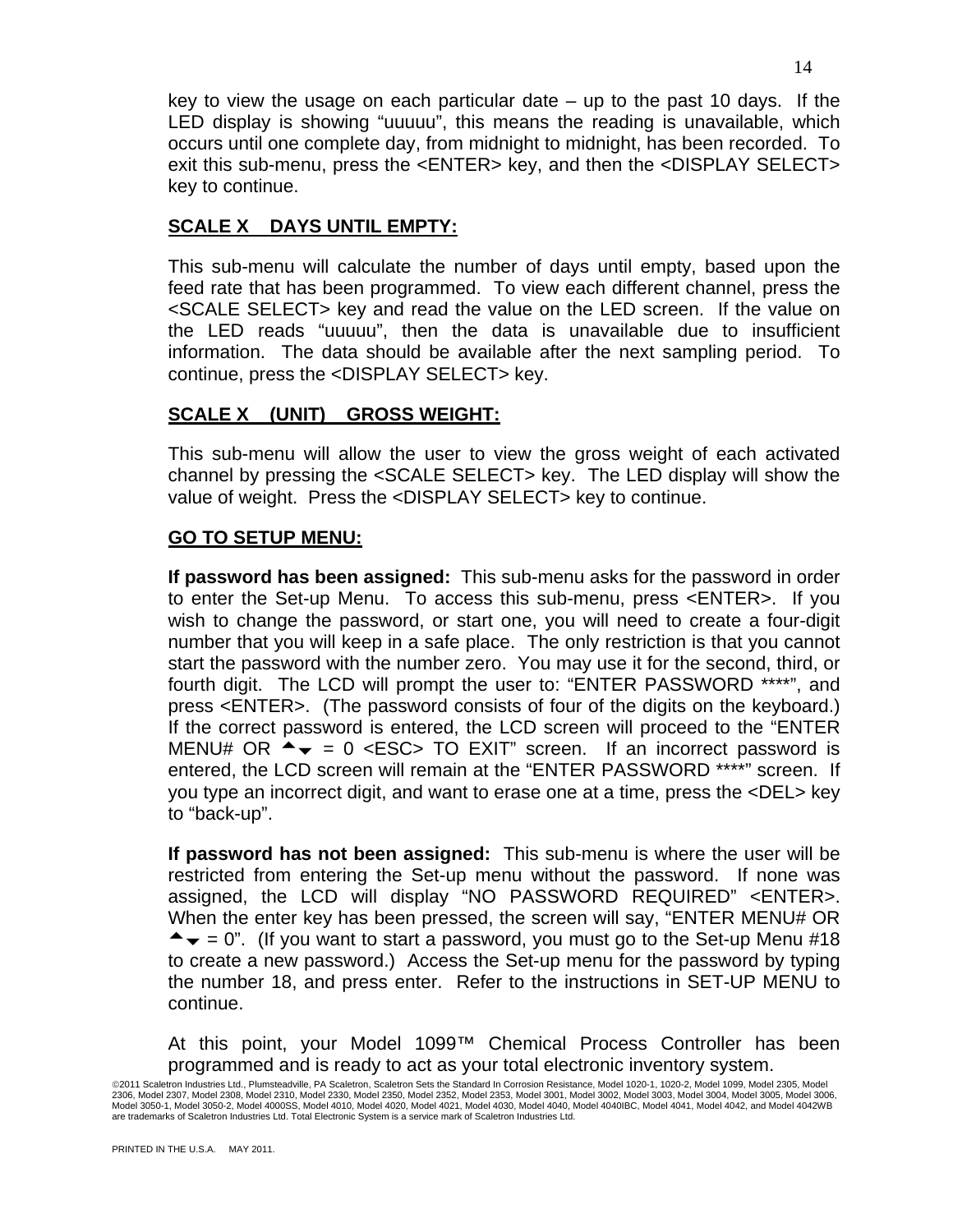#### **VII.** *Set-Up Menu:*

From the "Go To Set-up Menu" screen, you will press Enter. You will enter a password on the password screen, if a password has been programmed. If not, you will see a screen that says No Password Required, and you will just press Enter to proceed. At the Enter Menu Number screen, the user will be prompted to enter a number or use the Menu up/down keys. Press the  $\leq MENU \leq k$ ey once.

[1] The LCD will read, "**SETPOINT SETUP**", <ENTER>. This sub-menu allows the user to decide to "Latch alarms" or not. Latching the alarms makes the display blink and, if the alarm is to sound, keep sounding until the user presses the <ACK> (acknowledge) key. From the "SETPOINT SETUP" screen, press <ENTER>. The "LATCH ALARMS?", "<sup>▲</sup> YES" screen will appear. To choose YES, press <ENTER> now. To choose NO, you must press the <MENU $\rightarrow$  key once. The LCD screen will read, "LATCH ALARMS", " $\rightarrow$  NO". To choose No, press the <ENTER> key now. Press <ENTER> to return to sub-menu item #1: "SETPOINT SETUP" screen.

[2] The **UNITS** sub-menu can be reached from menu [1] by pressing the  $\leq MENU \rightarrow \text{key}$ . Press  $\leq ENTER$  to see the options of this sub-menu. The "units available" can be seen by pressing the  $\leq MENU \rightarrow \leq K$ ey. The options are: lbs., ltr., gal., or kg. (Choosing a volume reading will require you to enter information into the Density sub-menu. The required input will be specific gravity. Also, you will need to consider the 4-20mA which will read by the volume if you enter a specific gravity and read in lbs. or kg.) To choose the unit, press  $\leq$ ENTER>. Press  $\leq$ MENU $\rightarrow$  to continue.

[3] The **DECIMAL PLACES** sub-menu will allow the user to choose NONE, which is reading a value in the One's place, or user may choose XXXX.X, which is reading in the Tenth's place. *(If user chooses the Tenth's option, you will not be able to access the next sub-menu for Fixed Zeros. This will not be available for use).* Press <ENTER>. Press <MENU $\rightarrow$  to continue.

[4] The **FIXED ZEROS** sub-menu will add a zero as a least significant digit. The options are to add NONE, or to add one, (XXXX0). Press <ENTER> to choose your option. Press  $\leq MENU \rightarrow \leq t$  to continue.

[5] The **COUNT BY** sub-menu will allow the user to read your weight values in different increments. The options available are: 1, 2, or 5. If your weight reads in ones, and you choose to count by 5, the readings would be seen as: 0, 5, 10, ... Choose the COUNT BY value and press  $\leq$  ENTER>. Press  $\leq$  MENU $\blacktriangleright$  to continue.

<sup>©</sup>2011 Scaletron Industries Ltd., Plumsteadville, PA Scaletron, Scaletron Sets the Standard In Corrosion Resistance, Model 1020-1, 1020-2, Model 1099, Model 2305, Model 2306, Model 2307, Model 2308, Model 2310, Model 2330, Model 2350, Model 2353, Model 2001, Model 3002, Model 3003, Model 3004, Model 3005, Model 3006, Model 3006, Model 3006,<br>Model 3050-1, Model 3050-2, Model 4000SS, Model are trademarks of Scaletron Industries Ltd. Total Electronic System is a service mark of Scaletron Industries Ltd.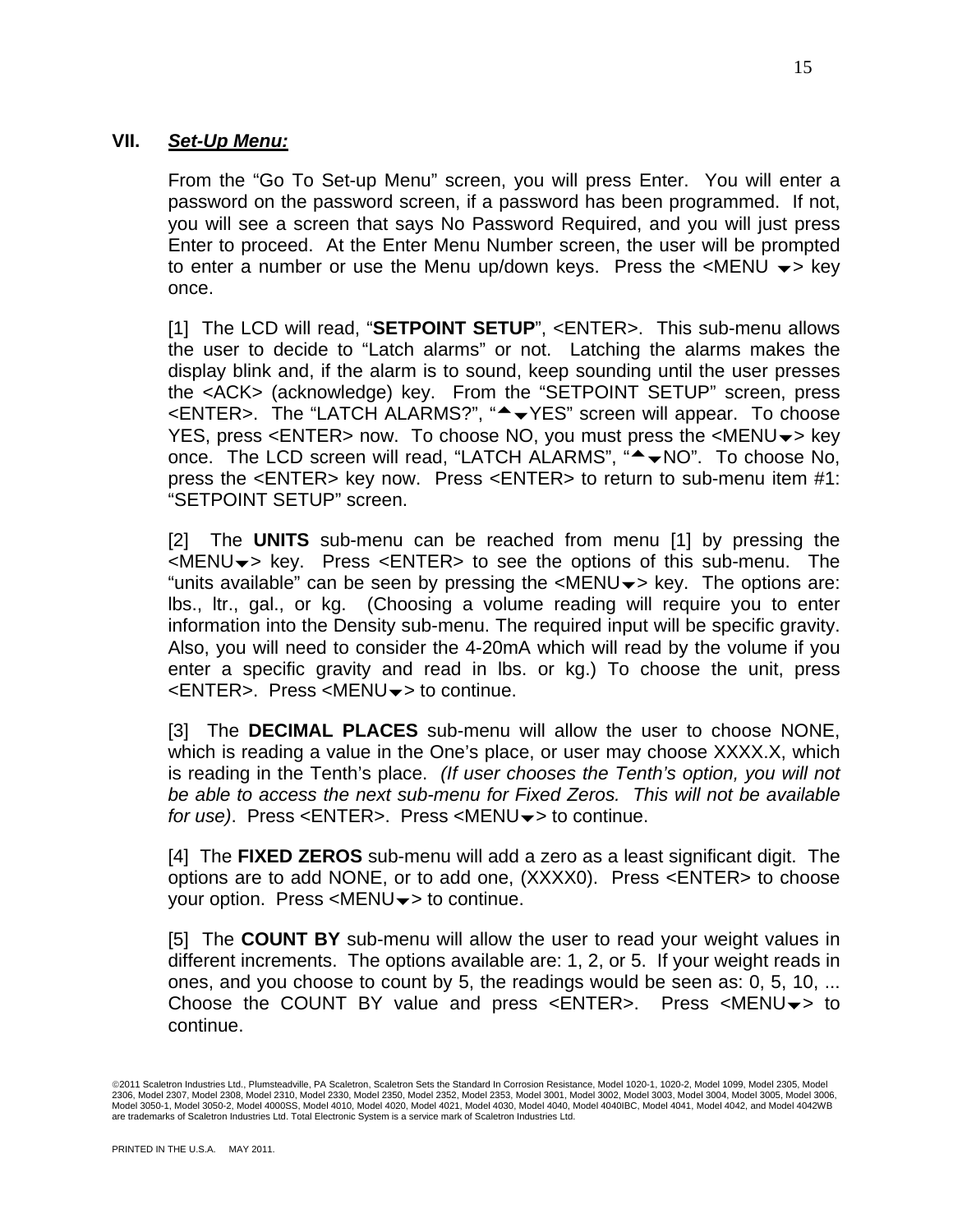[6] The **RESOLUTION** sub-menu allows the user to choose from options between 1000, to 32,000. The resolution should be as close to the channel's net capacity of the scale, while not being less than, or equal to, the net capacity of the channel. (A second consideration: decimal points should not be counted when figuring capacity. Example, 150.0 lbs. Resolution should be seen as at least 1,500. Always choose a number that will **exceed** the Net Weight!) *(Also, please note that changing this from factory settings will change the calibration of your unit, and you will then have to recalibrate on site! Do not do this before consulting the factory!) There should be no reason to change this setting unless the calibration is lost already, or scale can be accurately calibrated on site!* Press <ENTER> to gain access to this submenu. Use the  $\leq MENU \rightarrow \leq$  key to scroll through the choices, and press  $\leq$ ENTER> when finished. Press the  $\leq$ MENU $\rightarrow$  key to continue.

[7] The **CAPACITY (READ)** sub-menu prompts the user to read the value. There are no options to choose. The  $\leq MENU \leq k$ ey will select the different channels that are available. (Check to see that the values are close to, but exceeding the net weight to be held on each channel. Refer to #6 above for details.) Press the  $\leq$ ENTER> key. Press the  $\leq$ MENU $\rightarrow$  key to continue.

[8] The **AVERAGE BY** sub-menu prompts the user to choose a quantity by which the readings will be averaged. Press <ENTER> to gain access to the submenu. The options are: Standard, 100 Readings, 50 Readings, or 20 Readings. Factory default is Standard. Press <ENTER> to choose the selection, and then press the  $\leq MENU \rightarrow \leq K$ ey to continue.

[9] The **DENSITY** sub-menu prompts the user to enter the Specific Gravity of the compound being weighed. This option is required when looking at Liters or Gallons as a unit. Press the <ENTER> key to gain access to this sub-menu. The user enters the number using the numbered keypad, then presses  $\leq$ ENTER>. Press the  $\leq$ MENU $\rightarrow$  key to continue.

[10] The **FEED RATE** sub-menu asks the user to choose a measure of feed rate. The options are: LBS/HR, LBS/DAY, KG/HR, KG/DAY, GAL/HR, GAL/DAY, LTR/HR, and LTR/DAY. (The choice should be appropriate to the usage per day. If there are only a few units used per day, then the user should choose the units per day. If there are many units used per hour, then the user should choose the units per hour. This makes the reading more accurate to fluctuations in usage.) The user chooses one of the options by pressing <ENTER>, and then continues to another sub-menu that allows the user to choose the **FEED RATE PERIOD.** The options available include: 12 hr., 8 hr., 6 hr., 4 hr., 2 hr., 1 hr., 30min., 20 min., 10 min., 5 min., or 2 min. (Once again, if there is little usage, a longer sample period will more accurately reflect the usage.) The user chooses an option by pressing <ENTER>, and is returned to the heading of the sub-menu. Press the  $\leq MENU \rightarrow \leq k$ ey to continue.

<sup>©2011</sup> Scaletron Industries Ltd., Plumsteadville, PA Scaletron, Scaletron Sets the Standard In Corrosion Resistance, Model 1020-1, 1020-2, Model 1099, Model 2305, Model 2306, Model 2307, Model 2308, Model 2310, Model 2330, Model 2350, Model 2353, Model 2001, Model 3002, Model 3003, Model 3004, Model 3005, Model 3006, Model 3006, Model 3006,<br>Model 3050-1, Model 3050-2, Model 4000SS, Model are trademarks of Scaletron Industries Ltd. Total Electronic System is a service mark of Scaletron Industries Ltd.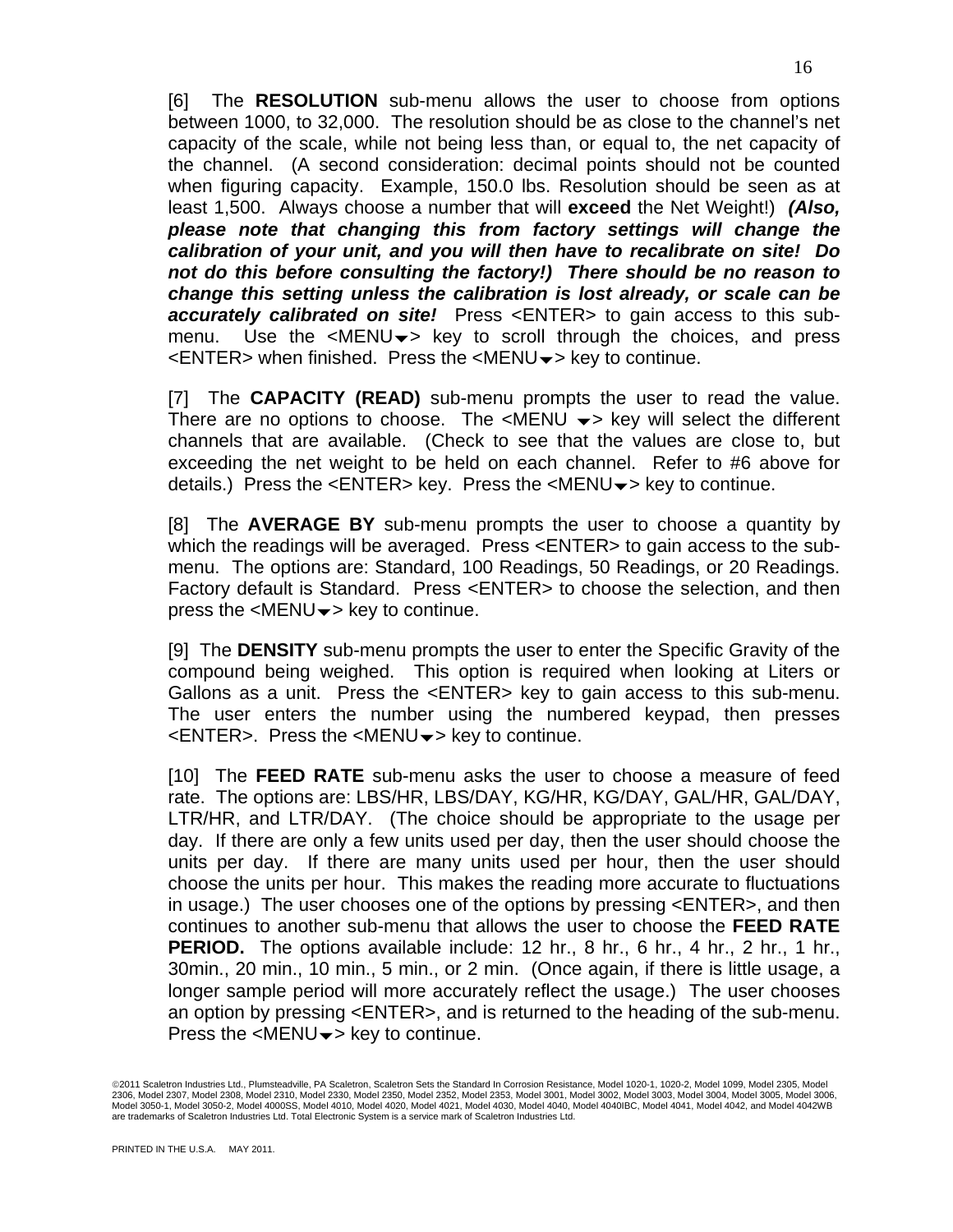[11] The **4-20 MA SETUP** sub-menu allows the user to determine what to base the 4-20mA reading upon, by choosing one of the following: 4-20mA mode for Net Weight, or for Feed Rate. The user chooses one by pressing <ENTER>, and then continues into the second part of the sub-menu automatically, where they will assign a value to 20 mA, for each respective channel. The number of 4- 20mA outputs you have ordered will be available to you. The user presses <ENTER> for the next part of the sub-menu where they may enter a numeric value (using the numbered keys) to specify the 4-20mA range. If the 4-20mA is based on the net weight, the user will enter a range that equals the net capacity. (Please note that if the user is reading in a volume unit [gallons or liters], then the 20mA reading is based on the maximum net volume, or number of gallons or liters). If the user enters a 4-20mA range based on feed rate, the reading will reflect the rate of material being used, and the maximum feed rate should be slightly exceeded by the value entered for the 4-20mA range. In order to keep the selected values, the user presses the  $\leq$ ENTER> key. Press the  $\leq$ MENU $\rightarrow$ key to continue.

[12] The **SET DATE** sub-menu allows the user to change the month, day, and (four digit) year. Press <ENTER> to gain access to the sub-menu. The LCD screen will read, "DATE MM/DD/YYYY" " $\rightarrow \cdot$ " with the corresponding numbers following. The user enters the two digit month, pressing the  $\leq MENU^*$  or  $\leq$ keys to reach the proper date. The blinking cursor indicates your location. Press <ENTER> again to change the day, and again to change the four digit year. This will be set at the factory, and needs only to be changed in the case of a leap year, or in the case of erased programming. Press enter, when date is correct, to return to the start of the sub-menu, and then press the  $\leq MENU \rightarrow \leq Kev$  to continue.

[13] The **SET TIME** sub-menu allows the user to adjust the time. The time is set in military standard, functioning on a 24-hour cycle. The screen prompts the user use the  $\leq MENU^*$  or  $\leq \leq$  keys to reach a two digit hour, and a two digit minute. (Note: any time that is p.m. after the hour of 12:00 will add 12 to the hour value. **For example: 1:00 p.m. will be designated as 1:00 + 12 = 13:00)** Press <ENTER> to move from the hour to minute. Press <ENTER> to return to the start of this sub-menu, and press  $\langle MENU \rangle$  to continue. (If you use Daylight Savings Time, you will need to change this menu at that time.)

[14] The **PRINTER SETUP** sub-menu allows the user to set the print out as Display, or as Report. The Display option will print what you are viewing on the LCD screen in the Operator's menu. For a full report of all items in the Operator's menu, choose the Report option. Select one by pressing <ENTER> and continue to the second part of this sub-menu. The second option is setting the **PRINT CYCLE**. The options available (pressing the  $\leq MENU \leq \leq \leq K$  key) are: NONE (MANUAL), DAILY, or HOURLY. The NONE option allows the user to manually print a report by pressing the <PRINT> key. The DAILY or HOURLY report will automatically print according to the time kept by the MODEL 1099™.

<sup>©2011</sup> Scaletron Industries Ltd., Plumsteadville, PA Scaletron, Scaletron Sets the Standard In Corrosion Resistance, Model 1020-1, 1020-2, Model 1099, Model 2305, Model 2306, Model 2307, Model 2308, Model 2310, Model 2330, Model 2350, Model 2353, Model 2001, Model 3002, Model 3003, Model 3004, Model 3005, Model 3006, Model 3006, Model 3006,<br>Model 3050-1, Model 3050-2, Model 4000SS, Model are trademarks of Scaletron Industries Ltd. Total Electronic System is a service mark of Scaletron Industries Ltd.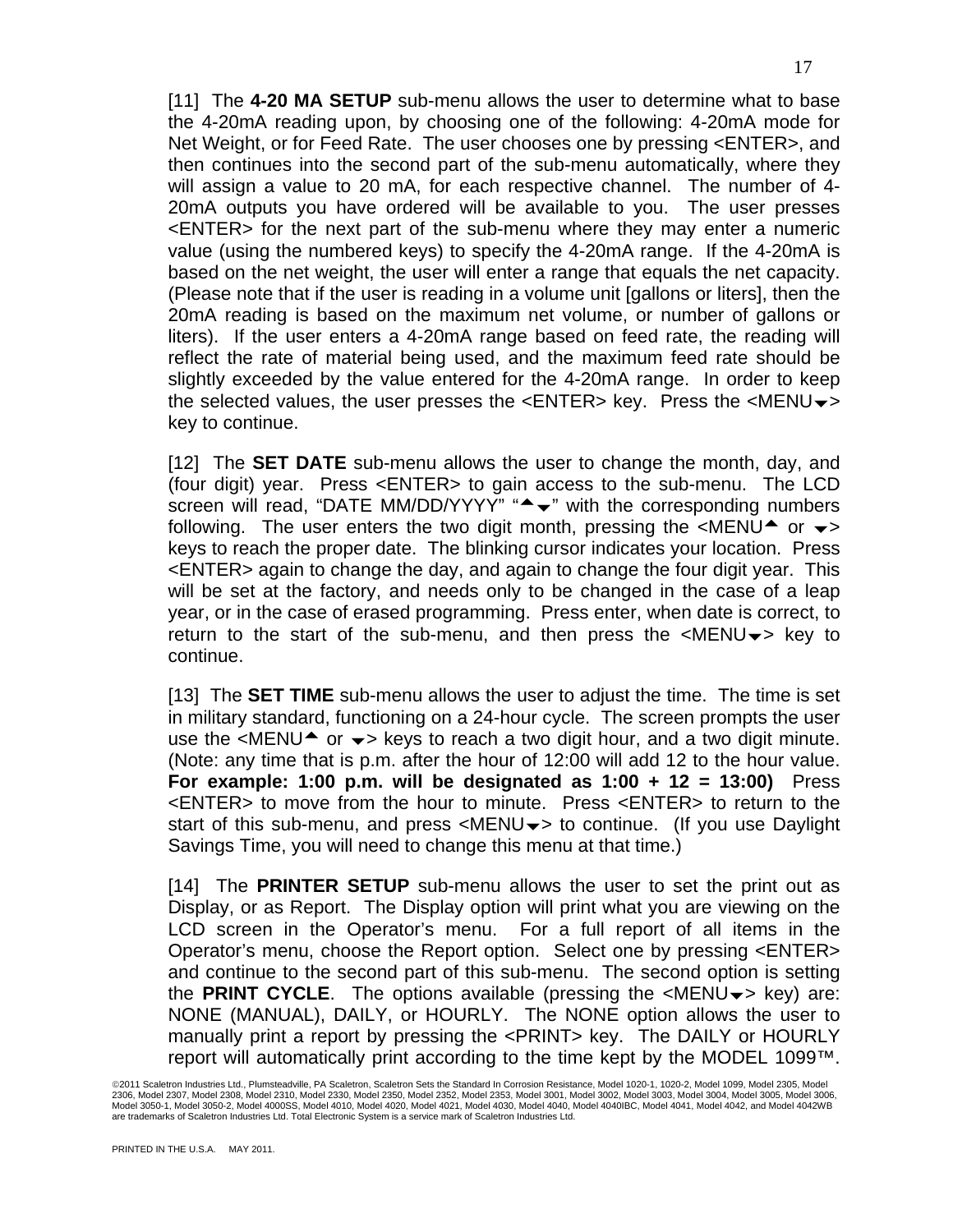Press <ENTER> to select. The third area of this sub-menu allows the user to select the **BAUD RATE** of the printer being used. The options are: 19.2K, 9600, 4800, 2400, 1200, 600, or, 300. Please refer to the manufacturer's information for the printer that you have to find the baud rate. Press the  $\leq MENU \rightarrow \leq Kev$  to scroll through the options and press <ENTER> to choose the option. This will return you to the beginning of the PRINTER SETUP sub-menu. Press the  $\leq MENU \rightarrow \leq Kev$  to continue.

[15] The **TANK LOAD MODE** sub-menu allows the user to decide the way in which they will measure the change in usage. The three options are TARE WEIGHT, TANK FILL or NET WEIGHT. The Tare Weight option is chosen when the user wants to assign a known value for tare and allow the net weight to vary. If the tare weight is stamped on the cylinder, this is a good option to choose. Net Weight allows the user to focus on a known value for the net weight. For example: a chlorine cylinder is assumed to always have 150 lbs of chlorine. This is a good option to choose if the tare weight is not known. The Tank Fill option is used for platform scales where the tank is mounted on the base and hardly ever removed. The tank will be filled directly on that scale, and the user wants to measure as it is filled, and then as it is emptied again. (This is an example of when a "Hi" level indicating alarm can also be used.) Press <ENTER> to choose your option. If the user chooses the NET WEIGHT option, they will continue to another part of the sub-menu automatically. The screen will prompt the user to enter a "DEFAULT NET WT. =" value. The value is entered using the numbered keys, in order from left to right. The value should equal the maximum net weight for that channel. (Often, this number is set to zero at the factory and this requires the user to enter the number for the Net Weight when loading a new tank/cylinder in the Operator's Menu.) This is a convenience option that will bring this value into the Operator's menu, LOAD TANK (NET) sub-menu, so that it need not be entered by the number keys every time. It can however be changed at any time in the Operator's menu, LOAD TANK (NET) sub-menu. Press <ENTER> to save this value. Press the  $\leq MENU \rightarrow \leq k$ ey to continue.

[16] The **SCALE ID#** sub-menu allows the user to identify the different channels that are active, by a two digit number. Enter the number using the numeric keys, and press <ENTER>. If more than one channel has been activated, the user will be prompted to enter ID#'s for each channel activated. Press <ENTER> to save the ID#, and press the  $\leq MENU \rightarrow \leq k$ ey to continue.

[17] The **CALIBRATE** sub-menu is where the scale calibration is set. *STOP!!!!! DO NOT ATTEMPT TO CHANGE CALIBRATION OF THE SCALE UNLESS YOU HAVE BEEN TOLD TO DO SO BY THE FACTORY. ALL SCALES ARE CALIBRATED BEFORE THEY LEAVE THE FACTORY AND DO NOT NEED ADJUSTMENT UNLESS DAMAGE TO THE WEIGHING EQUIPMENT HAS OCCURRED. THE FACTORY RESERVES THE RIGHT TO CHARGE FOR THE RETURN AND RECALIBRATION OF A SCALE THAT HAS BEEN ALTERED WITHOUT NEED. TEST WEIGHTS ARE REQUIRED FOR* 

<sup>©</sup>2011 Scaletron Industries Ltd., Plumsteadville, PA Scaletron, Scaletron Sets the Standard In Corrosion Resistance, Model 1020-1, 1020-2, Model 1099, Model 2305, Model 2306, Model 2307, Model 2308, Model 2310, Model 2330, Model 2350, Model 2353, Model 2001, Model 3002, Model 3003, Model 3004, Model 3005, Model 3006, Model 3006, Model 3006,<br>Model 3050-1, Model 3050-2, Model 4000SS, Model are trademarks of Scaletron Industries Ltd. Total Electronic System is a service mark of Scaletron Industries Ltd.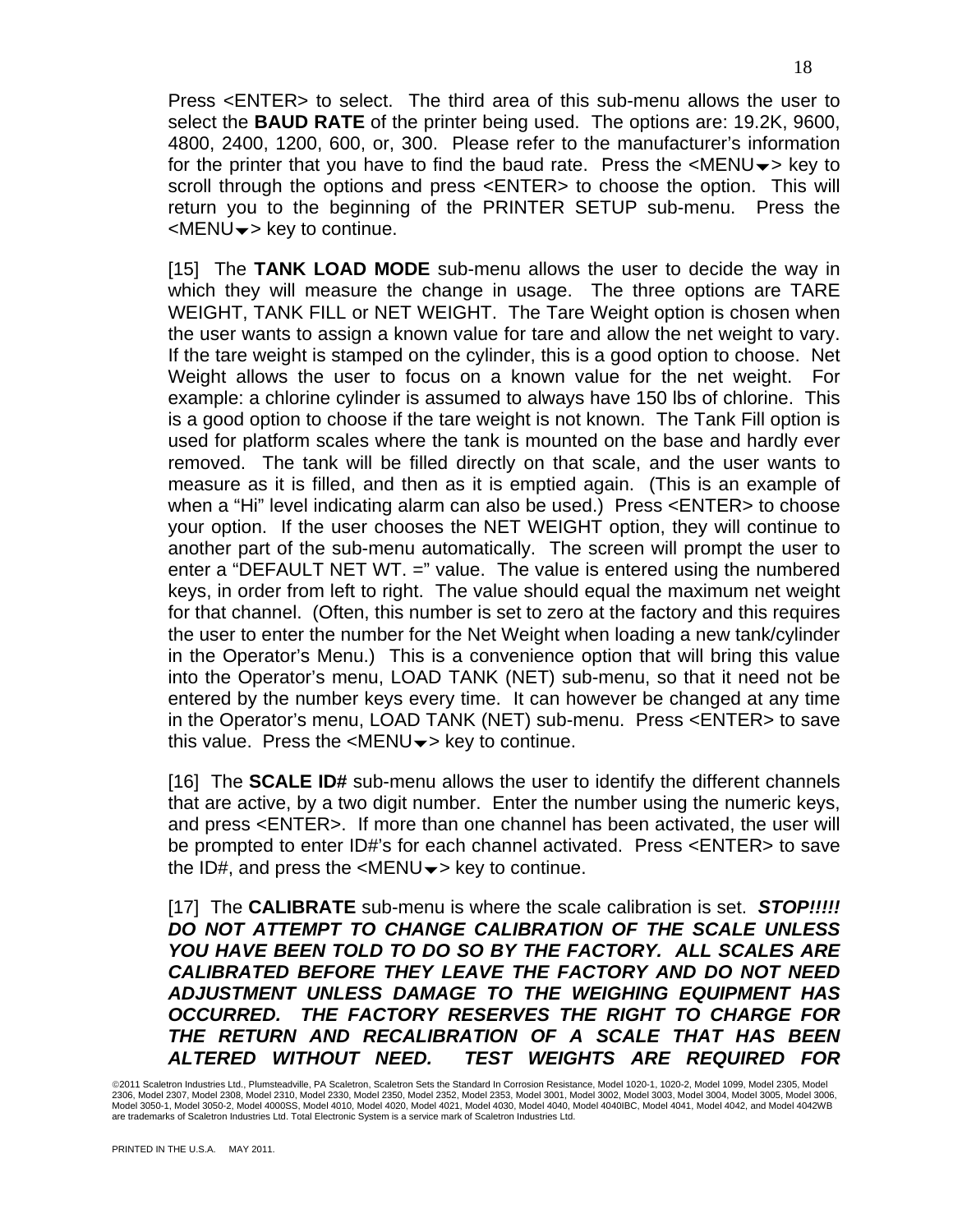#### *CALIBRATION. PLEASE CONTACT THE FACTORY BEFORE YOU CONTINUE!!!! Press the <MENU*b*> key if you have not entered the submenu yet, or if you see "SELECT SCALE# TO CALIBRATE*<sup>4</sup>  $\bullet$  1", press *<ESC> and then the <MENU*b*> key to continue.*

If you receive instructions from the factory to recalibrate, and have a KNOWN weight that must **exceed** 20% of the net capacity of that channel, please continue by pressing <ENTER> key to access the CALIBRATE sub-menu. Press  $\leq$ MENU $\rightarrow$  to select the scale to calibrate, then press  $\leq$ ENTER>. The screen prompts user to REMOVE THE WEIGHT AND PRESS <ENTER>. The scale is zeroing at this time, and will ask user to "PLEASE WAIT…" The screen will prompt user to LOAD CAL. WEIGHT AND PRESS ENTER. The user is then asked to enter a value, using the numeric keys, of the calibration weight being used. If the calibration weight is too small, the 1099™ will show this on the screen. It tells you that the value is too low, not the 20% min. of the resolution. (When a decimal is being used, ex: 150.0, the user must calibrate at a weight above 30lbs. If the user calibrates at 50 lbs., the user will press:  $5 - 0 - 0$ keeping the zero there to hold the tenths decimal place. Then press <ENTER>. When an appropriate value is entered, the screen will say "PLEASE WAIT…" while it is processing your request. The screen will then say "CALIBRATION DONE <ENTER>". Press <ENTER> to return to the beginning of the submenu. To calibrate each additional channel, you must re-enter this sub-menu until finished. *You MUST contact the factory before changing this sub-menu because there are specific ways to place a calibration weight in order to properly calibrate different bases!*

[18] The **PASSWORD** sub-menu is where the user may enter the password they choose to use. The factory has set a password for the unit as it was being calibrated. In order to change this password, the factory must have been instructed NOT to program a password, or you have to enter the factory password to access it. The user may wish to keep, or change this password. If the user keeps the factory password, you may press <ESC> key now and return to the "ENTER MENU # OR  $\rightarrow \infty$  = 0 <ESC> TO EXIT" screen of the Operator's Menu. If you wish to change it, please create a 4-digit password using the numbered keypad. Please note: the first digit of your password CAN NOT BE ZERO! Be sure to record your password in a safe place. The user enters the numbers from the keypad, but will see "\*\*\*\*" in place of the number. Press <ENTER>. The LCD screen will prompt the user to CONFIRM PASSWORD. Re-enter the password exactly the same way and press <ENTER>. If you have not entered the same exact password two times, the password will be rejected and return to the "ENTER PASSWORD" screen to try again. When the screen returns to the head of the Password sub-menu screen, the password has been recorded. The Set-Up Menu is now complete. The Model 1099™ is now ready for operation. To return to the Common Display screen, press the <ESC> key two times.

<sup>©</sup>2011 Scaletron Industries Ltd., Plumsteadville, PA Scaletron, Scaletron Sets the Standard In Corrosion Resistance, Model 1020-1, 1020-2, Model 1099, Model 2305, Model 2306, Model 2307, Model 2308, Model 2310, Model 2330, Model 2350, Model 2353, Model 2001, Model 3002, Model 3003, Model 3004, Model 3005, Model 3006, Model 3006, Model 3006,<br>Model 3050-1, Model 3050-2, Model 4000SS, Model are trademarks of Scaletron Industries Ltd. Total Electronic System is a service mark of Scaletron Industries Ltd.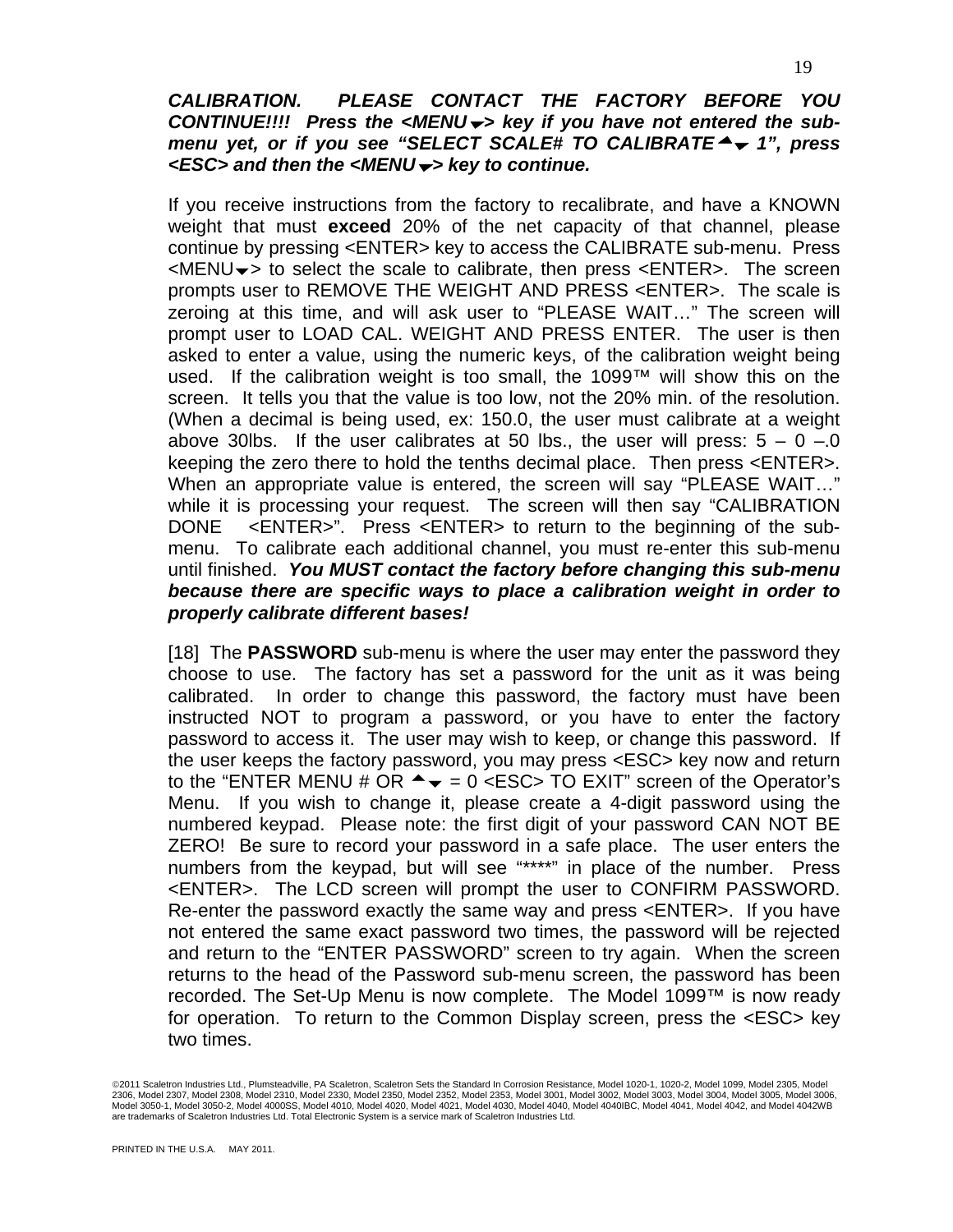**VIII.** *Troubleshooting:* Please DO NOT ATTEMPT TO ALTER OR RE-CALIBRATE THIS INSTRUMENT ON YOUR OWN. IT HAS BEEN CALIBRATED AND TESTED BEFORE IT LEAVES THE FACTORY. Should you experience trouble, please read the following for easy diagnosis, and then call the factory for assistance.

**If "88888" appears on the LED:** This is a condition of overload in weight. The most likely cause is an improper entry of a value that the 1099™ uses to calculate. Go through each step in the Set-up menu to verify that chosen options are correct.

**If "99999" appears on the LED:** This is a condition of overload in value of the TOTAL of available 4-20mA circuits (99,999 maximum). Please go to the Set-up menu, #11, to check the settings of the 4-20mA. Make sure the values are set at the maximum net value, or feed rate value, that will be used.

**If indicator is not receiving any power**: DO NOT, AT ANY TIME, STICK ANYTHING INTO THE OPEN FRAME POWER SUPPLY OR TOUCH THE COMPONENTS! YOU WILL RECEIVE AN ELECTRIC SHOCK!!!!! Check outlet for power. Check to see that scale is plugged into an outlet with the proper voltage. Check the small green light on the power supply board (on the top right corner of the Interface board in the back of the indicator box) to make sure it is lit (not blinking). If the light is completely out, or blinking, the problem exists in something **before** the power supply, or something is placing the power supply in "current overload". Check all equipment that is connected to the unit, and be sure all wires are in the correct place, and not shorting out with something else on the board. *Please disconnect the plug immediately* to prevent further damage. Call the factory about the problem and describe the condition to a technical advisor*.* 

**If the scale will not return to zero once a tank has been removed:** This is a result of miscalculating the net or tare amounts when entering the value in the LOAD TANK Mode. This is easily fixed by using the LOAD TANK MODE in the *Operator's Menu*. Proceed through the Sub-Menu as usual, but at the step that says: "Load Tank and Press Enter" you will *LEAVE THE SCALE CLEARED OFF WITH NO TANK ON IT!* **Do not reload a tank**!!! Press enter *as if you have loaded*. This will take you to the next step asking you to "Enter the Net/Tare Weight". **ENTER THE NUMBER ZERO**, and press **enter**. The menu will ask: "Are you sure?" and you will press ENTER for YES. This clears out any residuals that have been stored. You should also proceed through the "Zero a Scale" menu to clear out any stored values. After you have also zeroed the scale (making sure the scale base is completely empty!) go through the Operator's menu to the second to last item that is gross weight. Be sure this is displaying zero. Then go back to the net weight screen to be sure it is also displaying zero. When they both show zero, you may then go through the "Load a Tank" menu *again* COMPLETELY, **this time placing the new full tank on the scale at the** 

<sup>©2011</sup> Scaletron Industries Ltd., Plumsteadville, PA Scaletron, Scaletron Sets the Standard In Corrosion Resistance, Model 1020-1, 1020-2, Model 1099, Model 2305, Model 2306, Model 2307, Model 2308, Model 2310, Model 2330, Model 2350, Model 2353, Model 2001, Model 3002, Model 3003, Model 3004, Model 3005, Model 3006, Model 3006, Model 3006,<br>Model 3050-1, Model 3050-2, Model 4000SS, Model are trademarks of Scaletron Industries Ltd. Total Electronic System is a service mark of Scaletron Industries Ltd.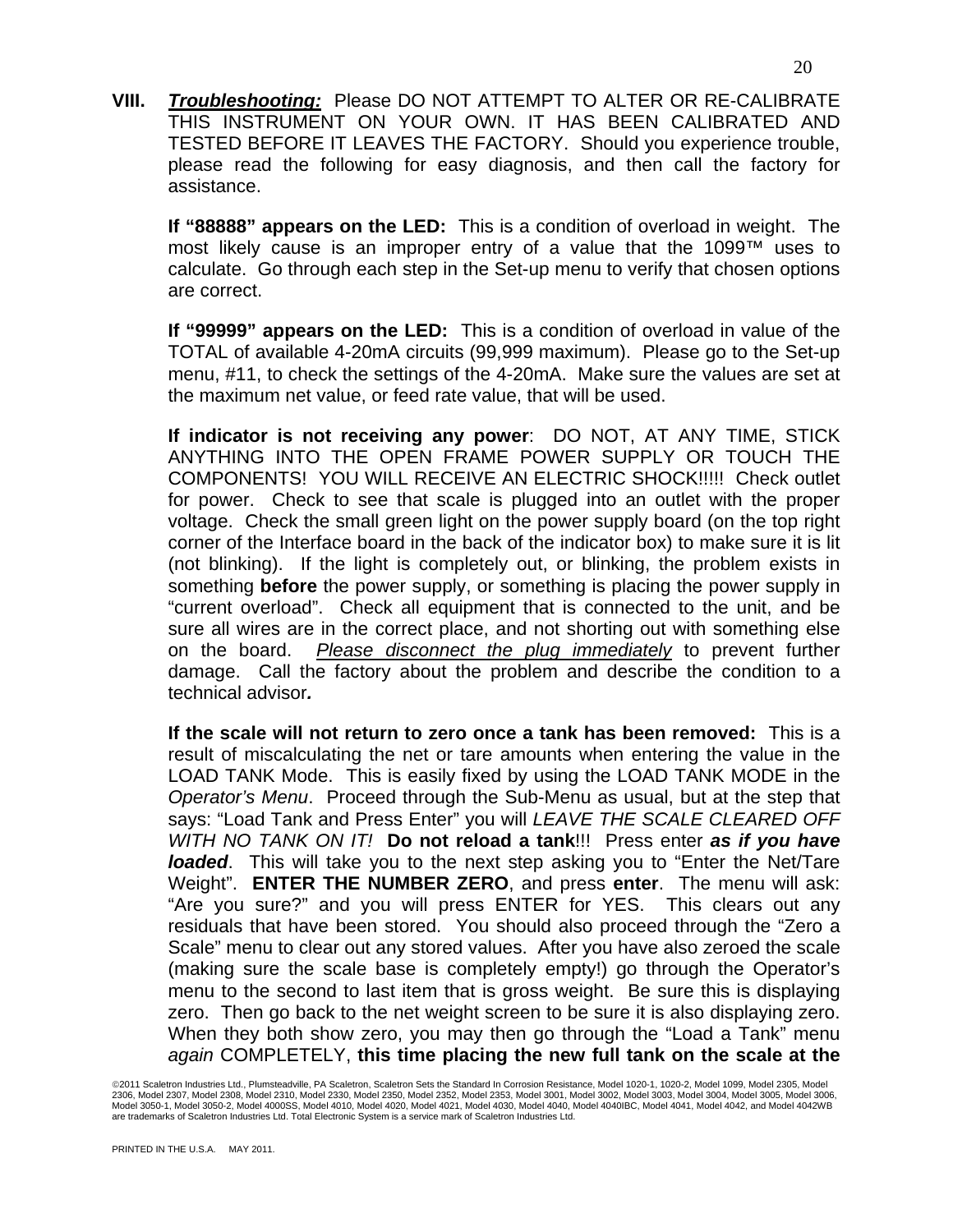**step that says: "Load Tank and Press Enter"**. Enter the correct weight in the step that asks for Net/Tare Weight to be entered. You are now ready to use this new tank. If you have entered the correct Net/Tare Weight, the scale reads "0" when you remove that empty to replace it. None of above steps will change the calibration of your scale, so you may do this when needed. You must always register loading a new tank by going through this menu each time you load a new tank anyway, so if you would like it to be at zero when the tank is empty, then you may do this operation in between each new tank. Please do not make changes to the Set-Up Menu unless you have called the factory and it is necessary.

**If the 4-20mA reading is not available through the indicator:** This 4-20 circuit is Loop powered, so a supply of power must exist outside of the 1099™. Please refer to the diagram on page 22. Check to make sure the wire insulation is not pinched in the connector. Wires should stay in the connector even if you **gently** tug on the wires. Insert the wire so that it makes good connection. Check to make sure the scale has been programmed properly in the SET-UP Menu. (See #11 in the *Set-up menu*.)

**If the level alarm is not working:** check to make sure the wire insulation is not pinched in the connector. Make sure the indicator is programmed properly in #1 of the *Set-up menu*. If no alarm sounds, check to see where alarm is set to go off, and check if alarm is latched. If alarm is latched, it will not stop going off until the user acknowledges the alarm by pressing the <ACK> key while in the Common Display Screen, **and** looking at the scale number where the alarm is active (press <SCALE SELECT> to view the scales). (For example: Scale 2 alarm is activated. If the user is in a sub-menu, press the <ESC> key until the LCD shows the common display screen, and then press Scale Select to see Scale #2. It should be blinking on and off. Press <ACK>.) If it does not work, you may choose to enter the Set-up menu #1, and turn off the alarm in that submenu by changing the program. Call The Factory.

**If printer is not responding:** Please check the wiring diagram to assure that your type of printer is connected correctly. *RS 232 is not connected the same way as RS485*. Check to make sure that the wire insulation is not in the connector and the wire makes good contact. Check the printer to be sure it is on, and functions properly. Also, be sure that the baud rate setting in Set-up menu #14 is correct. If it still does not work, check the performance of the printer. Call the factory.

If problems persist, **PLEASE CALL THE FACTORY!** If in the U.S.A., call: 1 (800) 257-5911. Outside of the U.S.A. (215) 766-2670.

<sup>©2011</sup> Scaletron Industries Ltd., Plumsteadville, PA Scaletron, Scaletron Sets the Standard In Corrosion Resistance, Model 1020-1, 1020-2, Model 1099, Model 2305, Model 2306, Model 2307, Model 2308, Model 2310, Model 2330, Model 2350, Model 2353, Model 2001, Model 3002, Model 3003, Model 3004, Model 3005, Model 3006, Model 3006, Model 3006,<br>Model 3050-1, Model 3050-2, Model 4000SS, Model are trademarks of Scaletron Industries Ltd. Total Electronic System is a service mark of Scaletron Industries Ltd.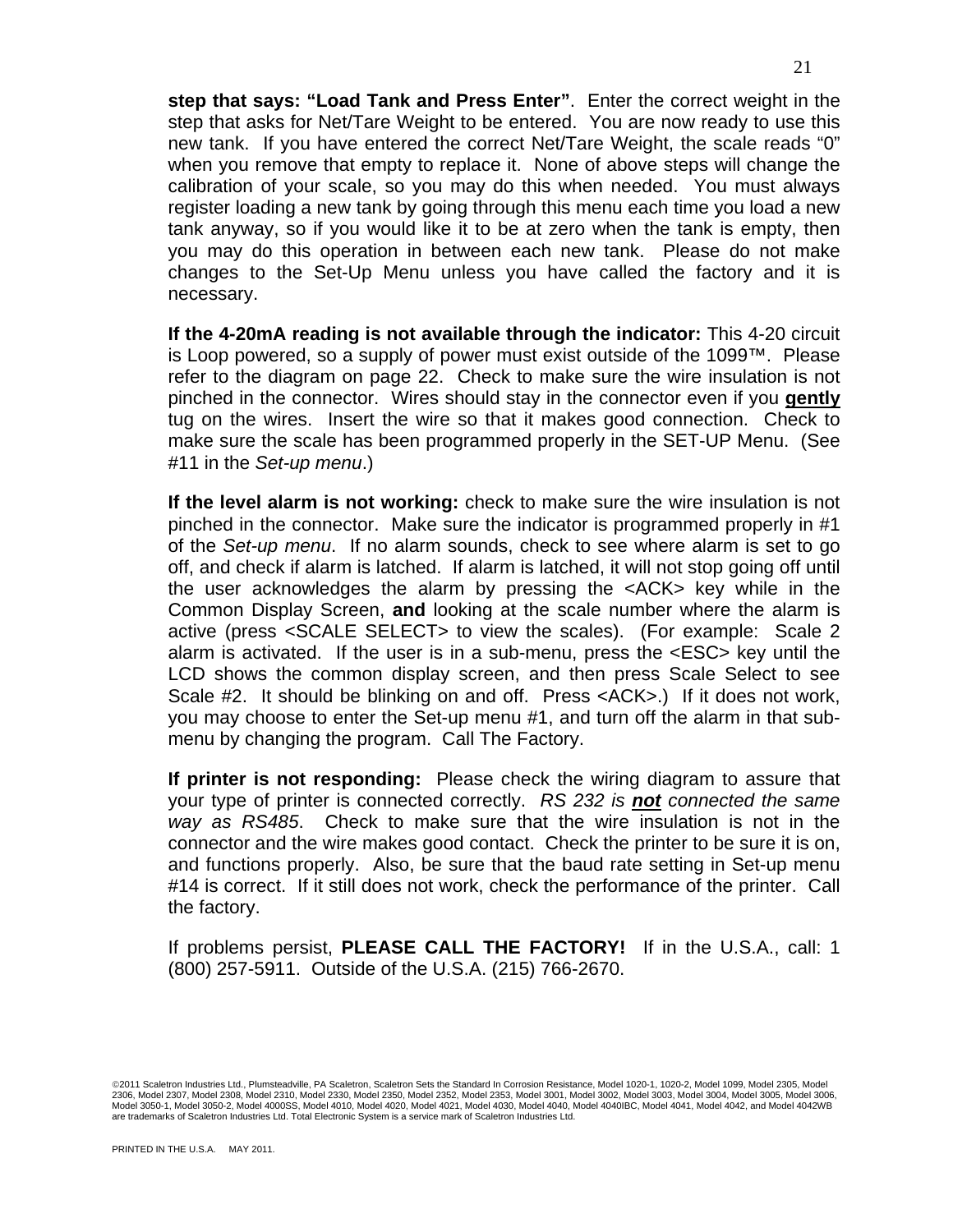

#### **IX.** *Wiring Diagram for 4-20 mA connection:*

Please note that the power supply in this diagram can range from 18 to 30 VDC. Typical power supplies will be around 24 VDC to this loop powered 4-20 mA circuit. If you have any questions regarding the connections of this unit, please notify the factory.